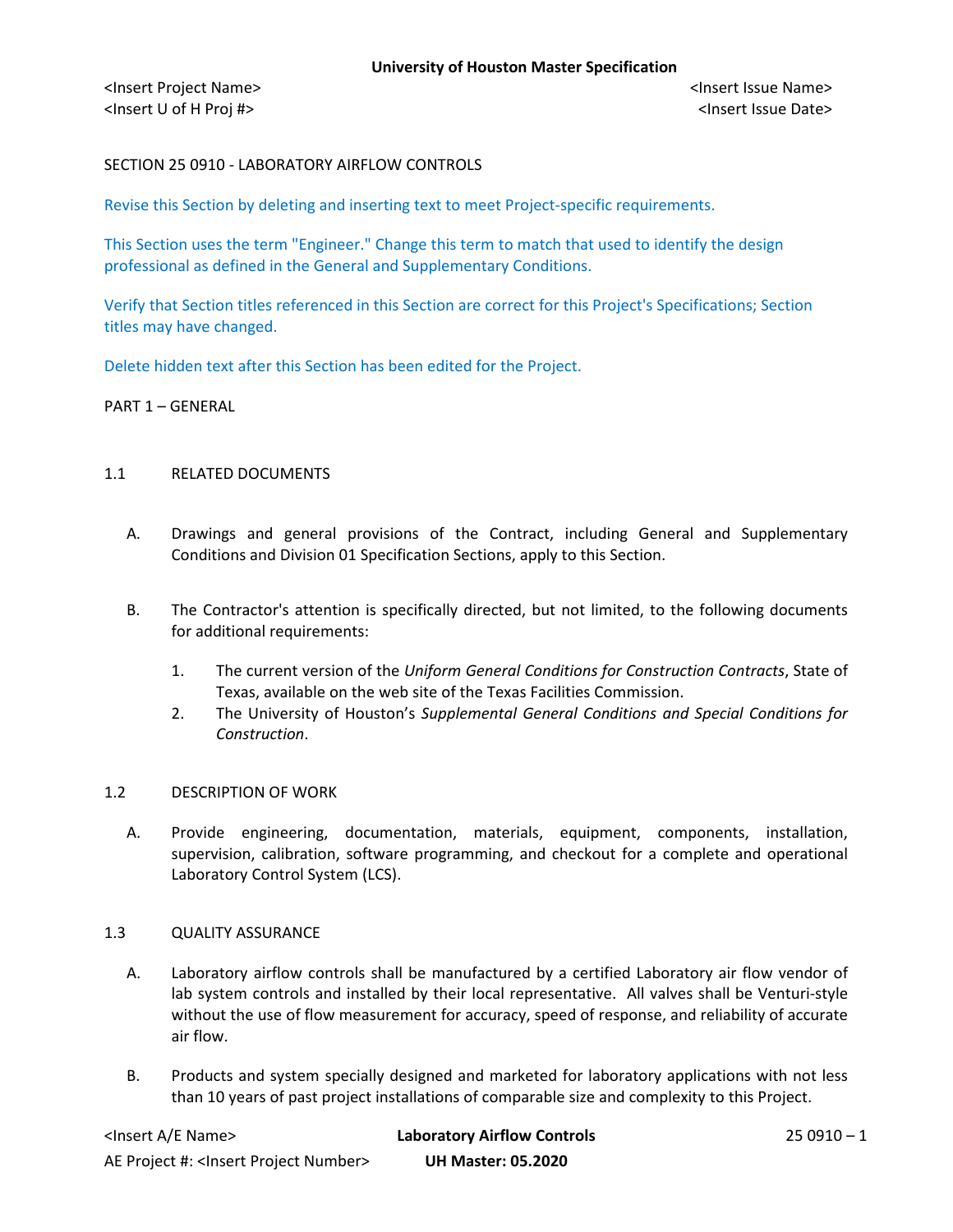- C. Required Certifications for Quality Assurance Purposes:
	- 1. Provide manufacturers and independent test lab certification of test results, signed by an authorized officer of the company. The laboratory airflow system provider shall be an entity that designs, develops, manufactures, and sells products and services to control the environment and airflow of critical spaces using a Quality Management System registered to ISO 9001.
- D. Preparation: Laboratory airflow control products to be clean and free of all foreign matter prior to shipping. Units and associated equipment such as controls, shall be packaged in a manner to prevent dust and other foreign matter from entering the unit, controls, and similar items during shipment. All external controls, operators, and sensors shall be covered by rigid metal shields during shipment and storage.
- E. Performance Verification**:** The laboratory airflow control system supplier shall demonstrate a typical laboratory space within 150 miles that includes multiple fume hoods, a general exhaust, and a supply airflow control device to verify the laboratory airflow control system's ability to meet the project performance requirements. This demonstration shall be done after project is awarded and prior to submitting submittals for review.
	- 1. If a visit is required, all travel and lodging costs to witness the performance verification shall be the responsibility of the laboratory airflow control system supplier for the Engineer and two Owner Representatives.

## Confirm requirements with UH project manager.

- F. Preventive Maintenance: The laboratory airflow control system supplier shall provide at no additional cost to the Owner during and after the Warranty Period, five years of preventive maintenance on all airflow sensors (e.g., pitot tube, flow cross, orifice ring, air bar, hot wire, vortex shedder, side wall sensors, etc.), and flow transducers provided under this Section. Airflow sensors shall be removed, inspected, and cleaned **[quarterly]** during the five year period to prevent inaccuracies due to long term buildup from corrosion, lab tissues, wet or sticky particles, or other materials that foul the sensor. If impractical to remove the airflow sensors, the laboratory airflow control system supplier shall include in the proposal the cost of supplying and installing duct access doors, one for each sensor. The transducer shall be checked and recalibrated annually to insure long-term accuracy. Note that auto-zero recalibration of transducers is not acceptable as a substitute for annual recalibration.
- G. Warranty Period: Warranty shall commence upon the date of Substantial Completion and extend for a period of 24 months whereupon any defects in materials or laboratory airflow control system performance shall be repaired by the supplier at no cost to the Owner.

## 1.4 SUBMITTALS

A. All submittals under this section must be approved in writing by the Owner as part of the formal submittal approval process. Submittals shall include, but not be limited to, the following: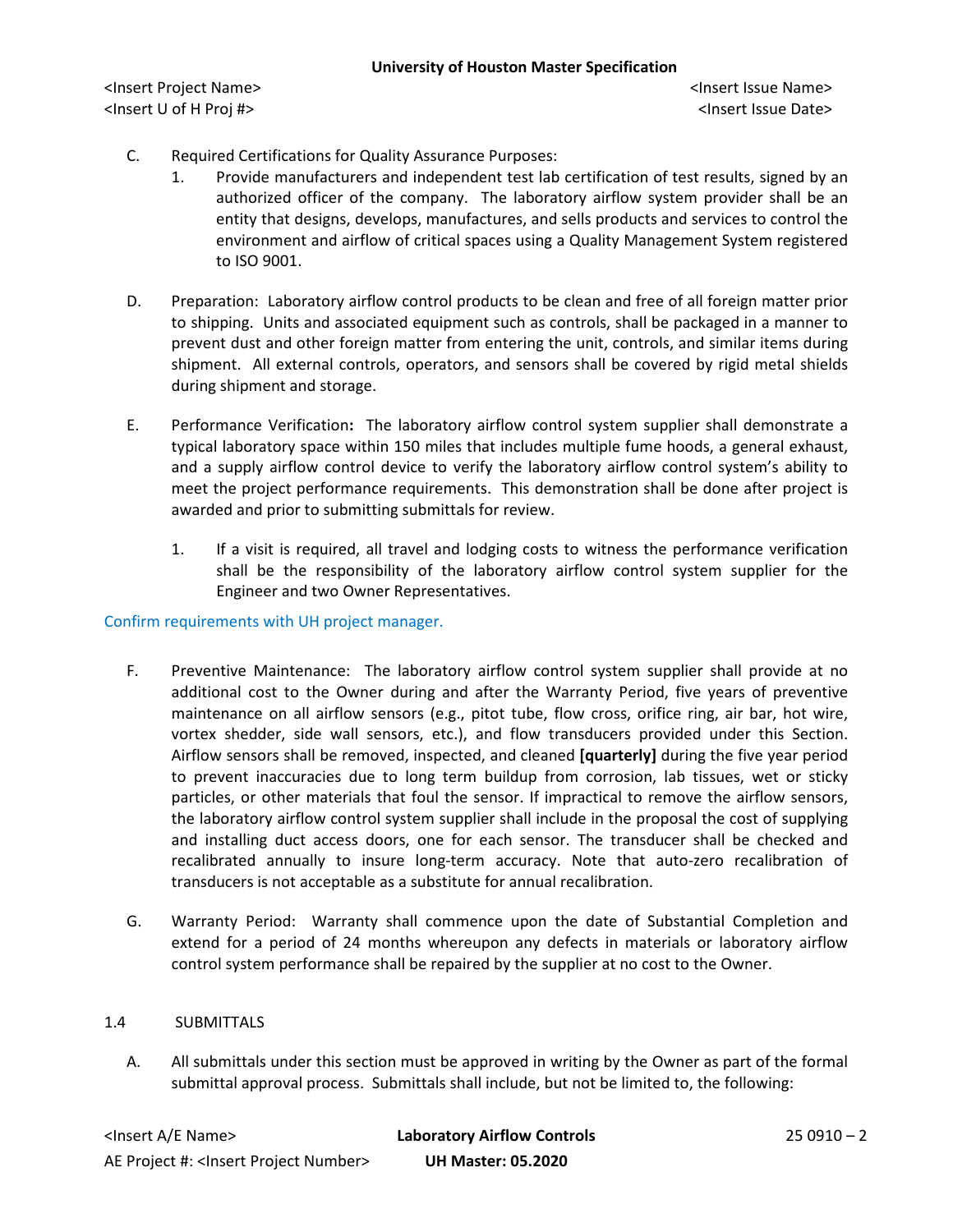<Insert Project Name> <Insert Issue Name> <Insert U of H Proj #> <Insert Issue Date>

- 1. The laboratory airflow control system supplier shall provide a detailed proposal describing all elements of the laboratory control system. A schematic layout shall be provided, showing relations of these elements and a description of how they interact.
- 2. The laboratory airflow control system manufacturer shall submit a compliance schedule, which shall include each section, paragraph and subparagraph of the specifications, and a direct statement to indicate compliance or noncompliance. For all areas of noncompliance, describe what specific alternative approaches have been taken and document the impact the alternative approaches will have on the sizing, sequence, maintenance, or energy costs of the building.
- 3. Technical specification data sheets shall be provided for all proposed system components and devices.
- 4. Cut sheets on all laboratory airflow controls, clearly marked to show sizes, configuration, construction, unique features, controls, clearances, accessories, performance data, sound data, operating sequence and other pertinent information.
- 5. Air valve curves or charts that clearly show air valve performance, including air flow sensor calibration curves.
- 6. Performance characteristics for each terminal unit.
	- a. All proposed airflow control devices shall include discharge, exhaust, and radiated sound power level performance obtained from testing in accordance with ARI Standard 880.
	- b. Wiring and control diagrams.
	- c. Copies of factory-certified sound, leakage and performance test results from actual tests of units of the same model and construction to those which will be provided for the project.
	- d. Written report of the test results including noise criteria (NC) in sound power as tested in reverberant room with terminal unit operating at the scheduled airflow. When reporting NC levels, no credits or reduction shall in any way be considered for room, plenum, ceiling, and similar item effects.
	- e. Certified dimensioned drawings showing the locations of all openings, support points, connections, sizes for same, overall dimensions of all boxes and any other pertinent information that may affect the installation of the boxes.
- 7. Submit the following certified performance data for each size and type of terminal unit to be used on the project:
	- a. Maximum and minimum cfm ratings at design inlet and discharge static pressure.
	- b. Pressure drop through each terminal unit at 25%, 50% and 100% of design cfm.
	- c. Pressure drop through terminal unit and heating coil at design heating and design cooling airflows.
- 8. Product warranties and guarantees.
- 9. Additional information as required in Section 25 0000 "Building Management Systems (BMS) General."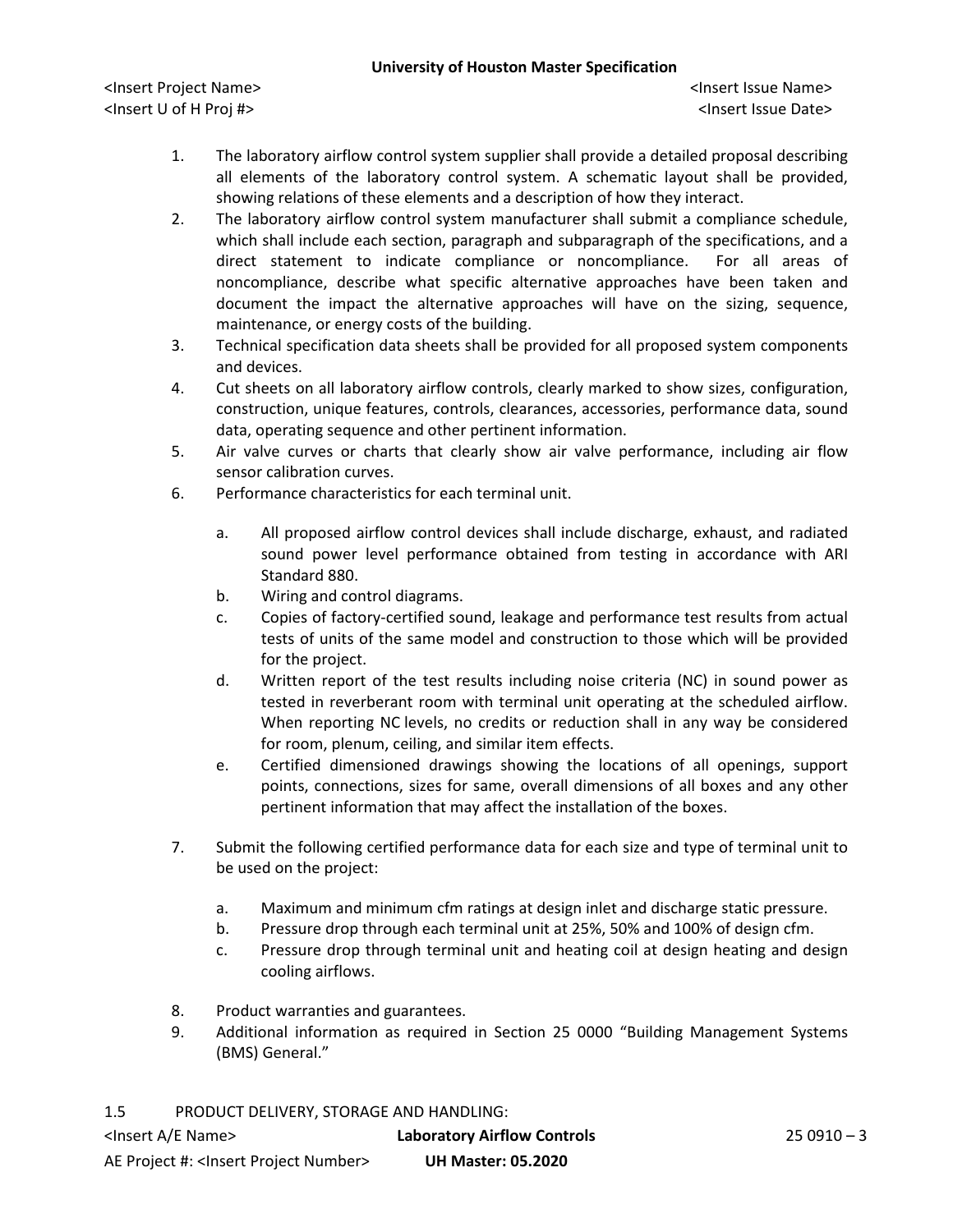- A. Deliver laboratory airflow control systems in bulk containers or factory-fabricated waterresistant packaging.
- B. Handle laboratory airflow control systems carefully to avoid damage to components, enclosures, and finish.
- C. Store laboratory airflow control systems in a clean, dry space and protect from weather until delivery to the site or to the designated contractor.

# PART 2 - PRODUCTS

# 2.1 ACCEPTABLE MANUFACTURERS

- A. Refer to Section 25 0000 "Building Management Systems (BMS) General" for a list of acceptable manufacturers.
- B. Only those systems specifically named in this specification shall be considered for approval.
- C. No substitutions are permitted.
- D. The final acceptance of a LCS shall rest solely with the Owner. The LCS Vendor is required to have the Owner's written acceptance of the submitted LCS, which will be based upon best overall value, taking into account total life cycle costs, energy usage, low maintenance, accuracy, and overall safety for the end users and their staff. An approval to bid does not relieve the LCS Vendor from complying with the specification requirements.

## 2.2 LABORATORY CONTROLS

A. System Description: Provide a Laboratory Airflow Control System (LCS) to control variable airflow into and out of laboratory rooms. The exhaust flow rate of a laboratory fume hood shall be precisely controlled to maintain a constant average face velocity into the fume hood. The laboratory control system shall vary the amount of makeup/supply air into the room to operate the rooms at the lowest possible airflow rates necessary to maintain temperature control, achieve minimum ventilation rates, and maintain laboratory pressurization in relation to adjacent spaces (positive or negative). The laboratory airflow control system shall be capable of operating as a stand-alone system and as a system integrated with the Building Management System (BMS).

Be sure to schedule all applicable airflow setpoints (design, minimum occupied, unoccupied, etc.)

B. Control Protocol: Each room in the suite shall be operated as a variable volume occupied/unoccupied mode system with room pressurization via supply/exhaust offset as shown on the drawings. Unoccupied mode shall reduce the room supply air volume to the scheduled value while maintaining pressure control offsets. The unoccupied mode shall be implemented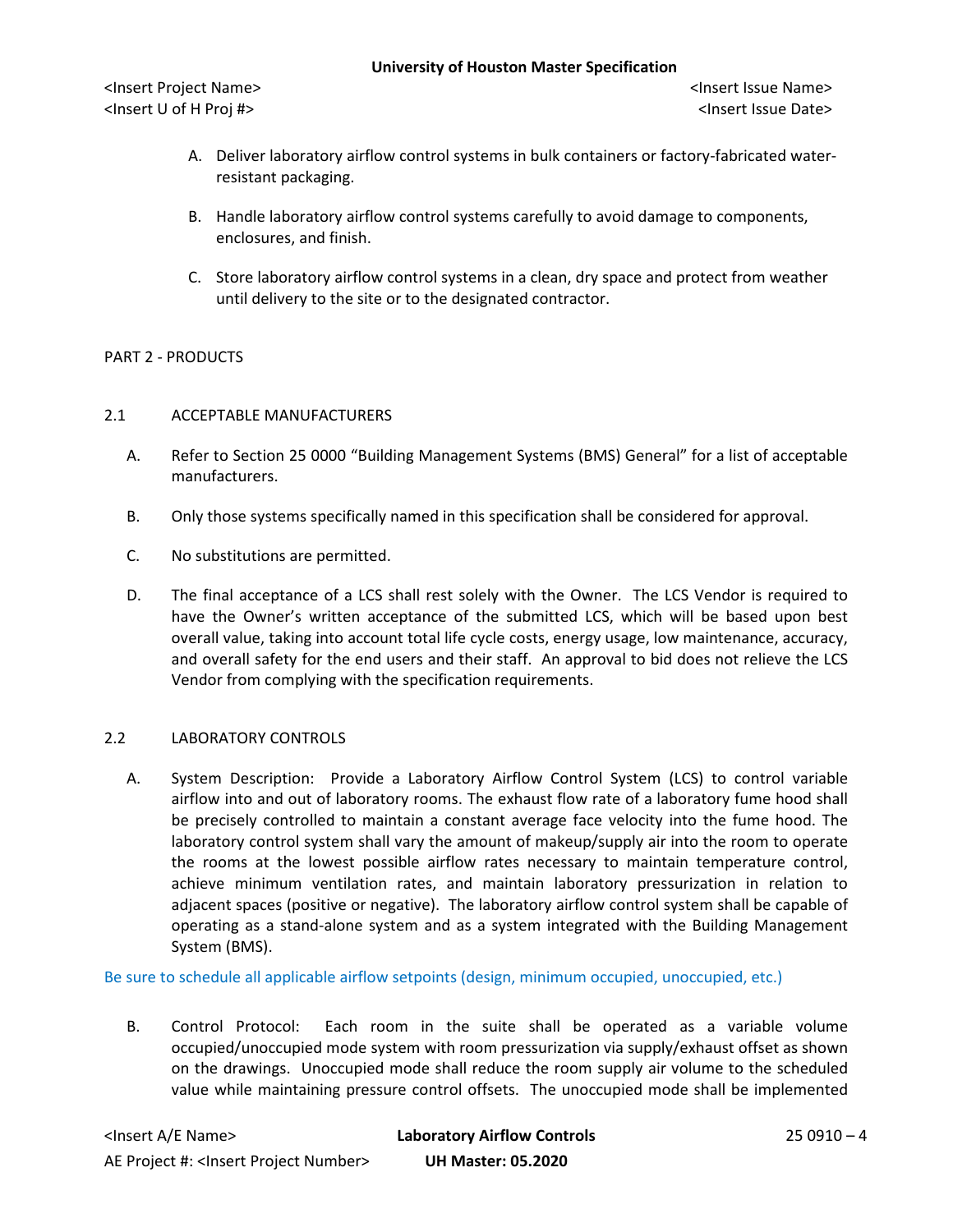based on occupancy status either by time of day scheduling or occupancy sensors through the BMS system.

Coordinate with electrical.

- C. Airflow Device Actuation: Airflow device actuation shall be DDC modulated electric actuation. Electrical power shall be supplied from the building **[120]** volt power supply.
- D. Airflow Device: Airflow device is to be a Venturi-style air valve. Air valves shall be installed to allow for maintenance. Refer to manufacturer's installation instructions for minimum clearance requirements. At minimum, provide three feet clear on side of air valve with controller.
- E. Each room shall have a dedicated network and controller as part of the building-wide LCS. Each room or suite network shall support a minimum of twenty (20) network-controlled airflow devices.
- F. There shall be no reliance on external or building-level control devices to perform room-level control functions. Each LCS shall have the capability of performing fume hood control, pressurization control, temperature control, humidity control, and implementing occupancy and emergency-mode control schemes.
- G. The LCS shall employ individual average face velocity controllers that directly measure the area of the fume hood sash opening and proportionally control the hood's exhaust airflow to maintain a constant face velocity over the scheduled airflow range for each fume hood. Generally, the corresponding minimum hood exhaust flow turndown ratio shall be at minimum 5 to 1.
- H. The hood exhaust airflow control device shall respond to the fume hood sash opening by achieving 90% of its commanded value within one second of the sash reaching 90% of its final position (with no more than 5% overshoot/ undershoot) of required airflow. Rate of sash movement shall be between 1.0 to 1.5 feet per second.
- I. The LCS shall maintain specific airflow (±5% of signal within one second of a change in duct static pressure) regardless of the magnitude of the pressure change airflow change or quantity of airflow control devices on the manifold (within 0.6" to 3.0" wk.)
- J. The LCS shall use volumetric offset control to maintain room pressurization. The system shall maintain proper room pressurization polarity (negative or positive) regardless of any change in room/system conditions such as the raising and lowering of any or all fume hood sashes or rapid changes in duct static pressure. Systems using differential pressure measurement or velocity measurement to control room pressurization are unacceptable.
- K. The LCS shall maintain specific airflow with a minimum 10 to 1 turndown while maintaining 5% of measured flow to ensure accurate pressurization at low airflow and guarantee the maximum system diversity and energy efficiency.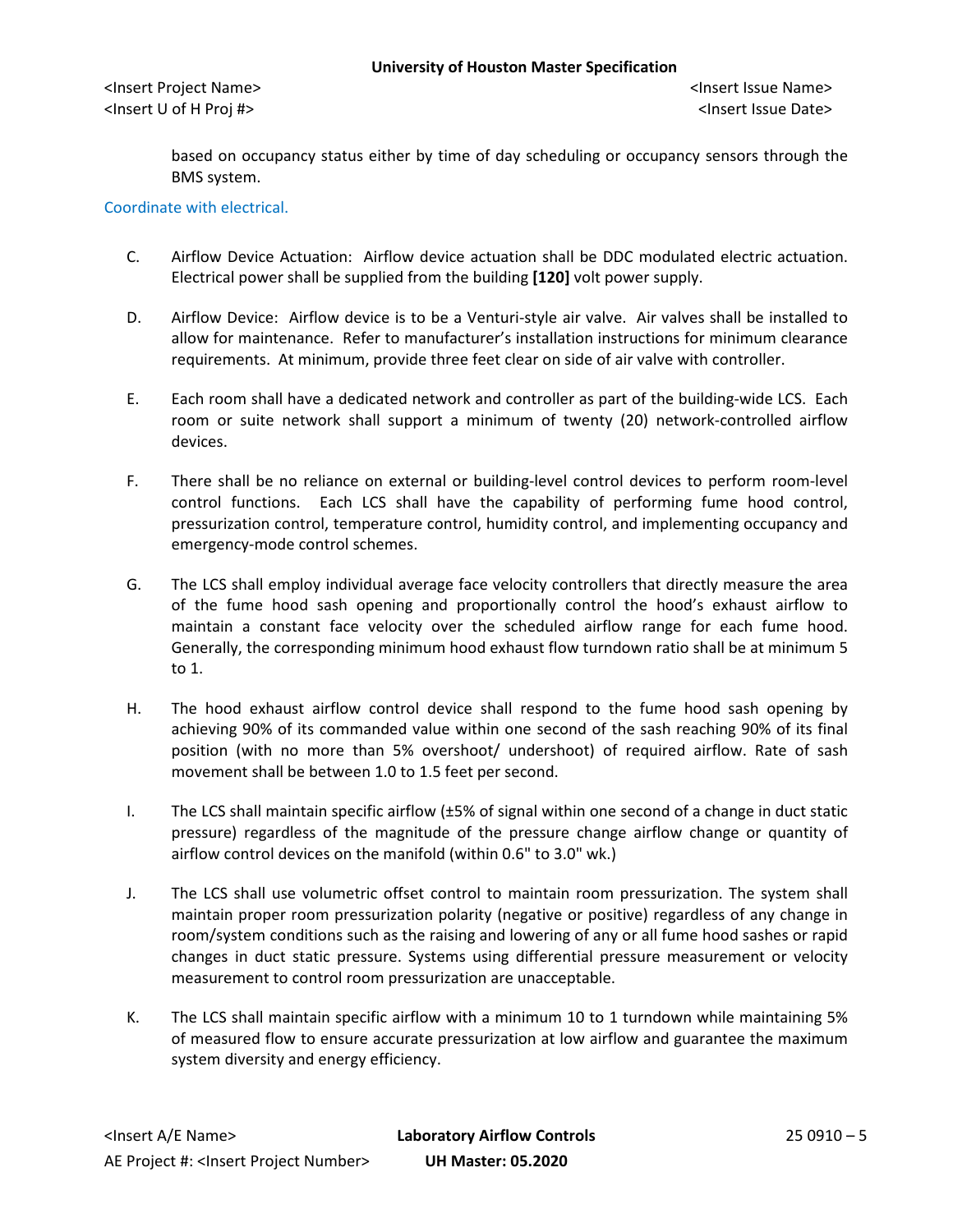- L. Control Accuracy of LCS: Unless more stringent requirements are indicated, accuracy shall meet the following end to end overall system accuracy, including errors associated with the sensor, transmitter, lead wire, and analog to digital converter.
	- 1. Temperature:
		- a. Air system: Within 0.5 degree F.
		- b. Space: Within 1.0 degree F.
	- 2. Relative Humidity: Within 2 percent RH.
	- 3. Airflow: Within 5 percent of design flow rate.
	- 4. Space Pressure: Within 0.5 percent of design setpoint.
- M. Systems Speed: System communication speed and response time at the time of LCS acceptance:
	- 1. Values of analog and digital points connected to the LCS shall be updated at least every 2 seconds.
	- 2. Values of analog and digital points connected to the LCS shall be updated and displayed at least every 10 seconds.
	- 3. Alarms of analog and digital points connected to the LCS shall be displayed within 2 seconds of activation or change of state.
	- 4. Performance indicated shall be through laptop computer connected to the LCS network and/or the BMS.
- N. Reliability: Design, install and configure the LCS to yield a mean time between failure (MTBF) of at least 40,000 hours based on a confidence level of at least 90 percent. The MTBF value shall include any failure for any reason to any part of the LCS. Provide control system redundancy to maintain the system and equipment that is being controlled operational and under automatic control in the event of a failure.
- O. Interface to Building Management System (BMS):
	- 1. Provide a LCS control panel for each room being controlled by the LCS.
	- 2. The LCS shall digitally interface with the BMS.
	- 3. All points of the LCS shall be monitored through the BMS. All analog points shall be trended and shared with the BMS. The LCS shall maintain a cache of all points to be monitored by the BMS. The LCS shall continuously update the cache.
	- 4. Point naming shall comply with Section 25 1500 "BMS Software and Programming".

# 2.3 AIR VALVE SOUND SPECIFICATIONS

# Edit sound data to suit project.

A. The air valve shall not exceed the radiated sound power levels (decibels) indicated on the Drawings, or below, when tested in accordance with ARI-880 or ASHRAE 130 while operating at maximum scheduled airflow with a static pressure drop across the valve of 2 inches w.c.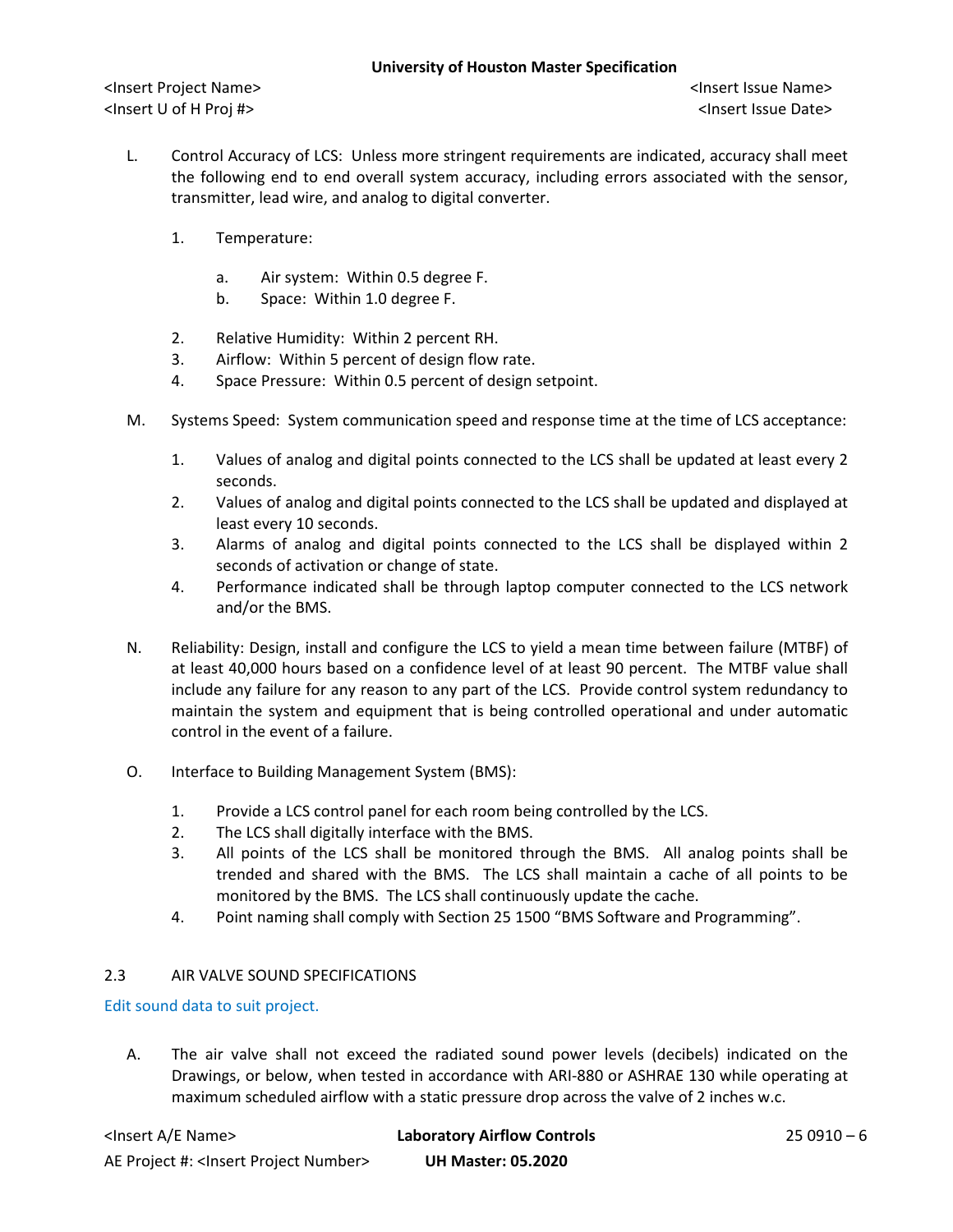- 1. 125 Hz: 58
- 2. 250 Hz: 61
- 3. 500 Hz: 59
- 4. 1000 Hz: 57
- 5. 2000 Hz: 56
- 6. 4000 Hz: 50
- B. The air valve shall not exceed the discharge sound power levels (decibels) indicated below when tested in accordance with ARI-880 or ASHRAE 130 while operating at maximum scheduled airflow with a static pressure drop across the valve of 2 inches w.c.
	- 1. 125 Hz: 75
	- 2. 250 Hz: 74
	- 3. 500 Hz: 70
	- 4. 1000 Hz: 75
	- 5. 2000 Hz: 69
	- 6. 4000 Hz: 65
- C. If the air valve cannot meet the sound performance, retrofit the air valve and/or duct distribution with sound attenuation to achieve the sound levels indicated. Provide independent laboratory sound testing and report to validate the performance.

## 2.4 MATERIALS

- A. General: Provide LCSs using standard materials and components designed and constructed as recommended by the system manufacturer and as required for a complete installation in compliance with these Specifications.
- B. Control Calibration:
	- 1. Each airflow control device shall be factory calibrated to the scheduled airflow. Refer to the Drawings for airflows. Each factory calibrated control/measuring device shall be electronically calibrated/characterized at the factory. Calibration shall be included in the product cost or related labor hours. No device shall be installed without verification or certification of accuracy or airflow measurement calibration.
- C. A final field verification of accuracy and control stability shall be made by the balancing contractor where so directed by the Owner. Accuracy and performance shall be guaranteed as specified, irrespective of field conditions and device inlet conditions.
- D. Each air valve shall be individually marked with valve specific factory calibration data by the equipment supplier. At a minimum, data shall include valve tag number, serial or unit number, model number, valve characterization information or field test results, and quality control inspection numbers.
- E. A final calibration list (electronic data format) of all settings and test results, in MS Excel format, shall be provided to the Owner.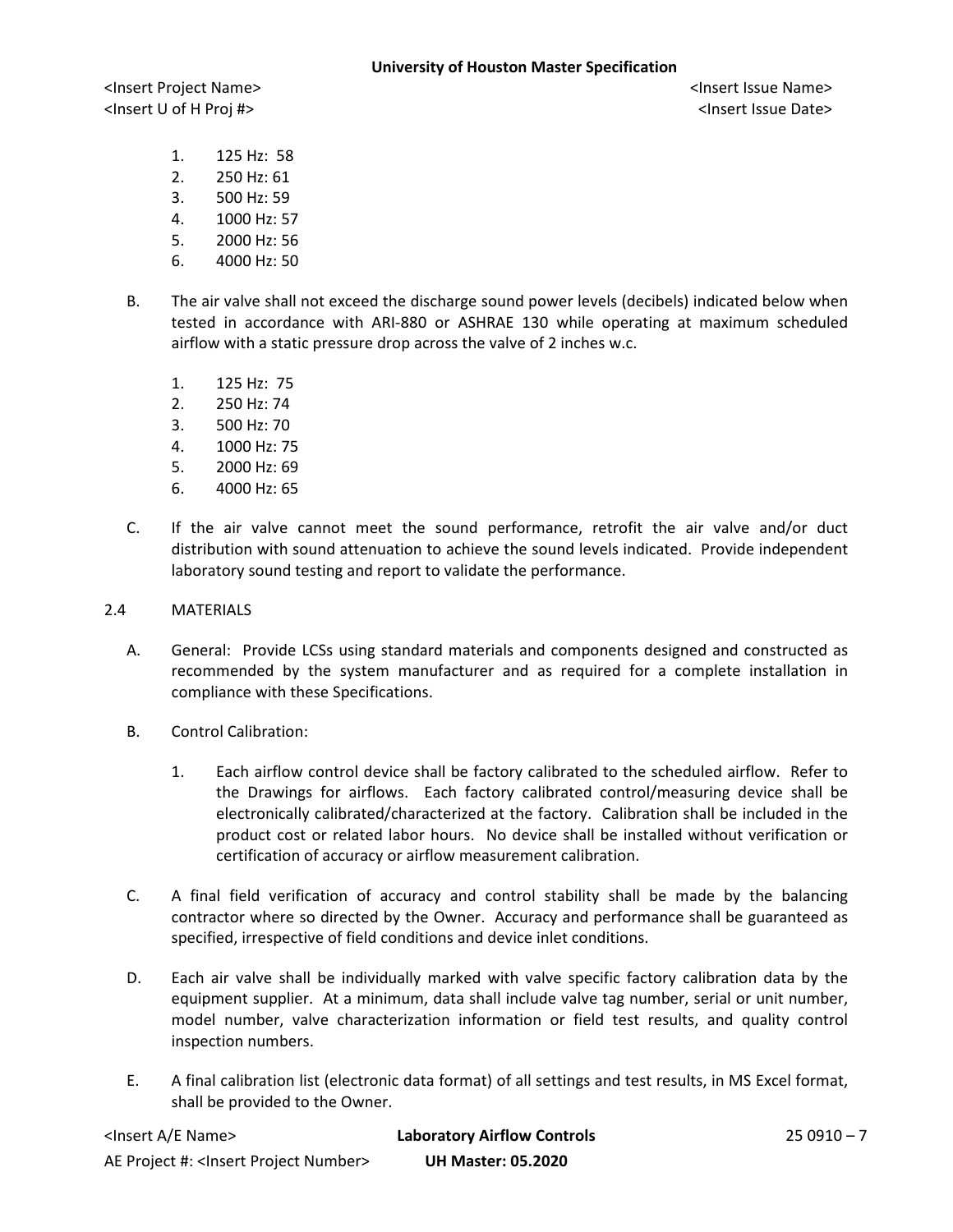## 2.5 AIRFLOW CONTROL DEVICES - GENERAL

- A. The airflow control device shall be pressure independent over its specified differential static pressure operating range. An integral pressure independent assembly shall respond and maintain specific airflow within one second of a change in duct static pressure irrespective of the magnitude of pressure and/or flow change or quantity of airflow controllers on a manifolded system.
- B. The manufacturer shall provide comprehensive leakage charts generated from ASME N510 pressure decay testing. Standard shut-off devices shall be tested up to and including 5" WC static pressure. Low-leakage shut-off devices shall be tested up to and including 30" WC static pressure.
- C. The airflow control device shall maintain accuracy within  $\pm 5\%$  of signal over the design airflow range without exceeding 2200 FPM velocity through any airflow device and have no deviation or loss of accuracy through the entire range of the flow device.

Edit leakage requirements if more stringent leakage requirements are needed.

- D. Valves shall comply with the following minimum leakage requirements.
	- 1. Casing leakage: When operating at a static pressure of 4 inches w.c. the maximum leakage through casing penetrations shall not exceed one cubic foot per minute (CFM).
	- 2. Shut-off leakage: When operating at a static pressure of 4 inches w.c. the maximum leakage across the valve (inlet/discharge) for sizes through 12 inches shall not exceed 5 CFM.
	- 3. No minimum entrance or exit duct diameters shall be required to ensure accuracy and/or pressure independence.
- E. Pressure independent airflow control shall be maintained during power failure.
- F. Unless otherwise noted, valves shall be provided with flanged duct connections.
- G. Provide each air valve with a factory installed pressure differential switch to detect low operating pressure across each air valve. Switch shall signal the LCS of an alarm condition when pressure drops below allowable limits. The pressure setpoint shall be adjustable.
- H. Air valves shall be suitable for operation in multiple orientations (horizontal, vertical up, vertical down). For valves that cannot operate in multiple orientations as standard from the factory provide reorientation kits that will allow for field modification of the valve for other orientations.

Air Valve Schedule shall clearly indicate the construction class for each air valve.

I. The airflow control device shall be constructed of one of the following four types: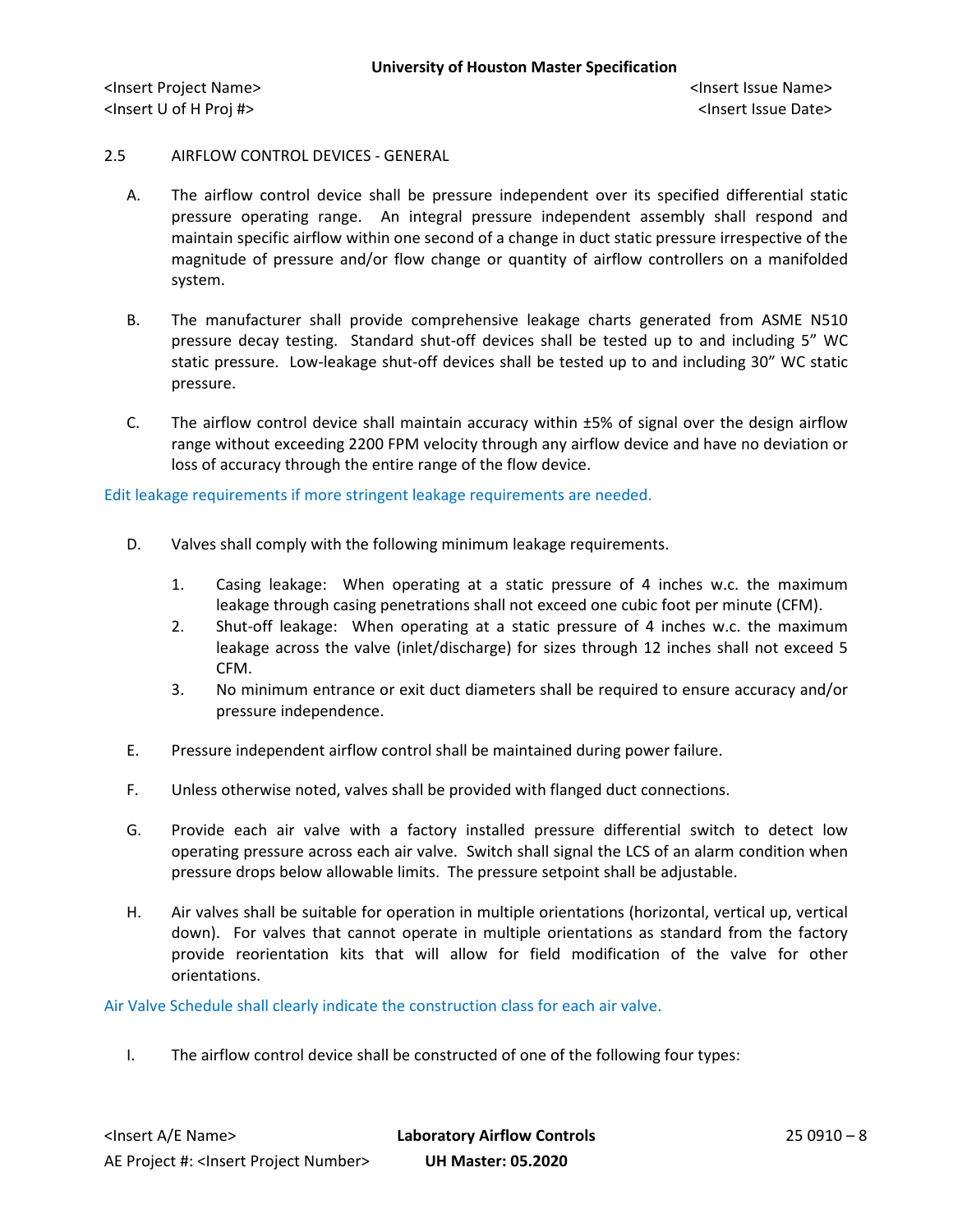<Insert Project Name> <Insert Issue Name> <Insert U of H Proj #> <Insert Issue Date>

- 1. **Class A** Aluminum **[or galvanized steel]** body with stainless steel or aluminum shaft and linkage. All shaft bearing surfaces shall be made of a Teflon, or polyester, or PPS (polyphenylene sulfide) composite.
- 2. **Class B** Aluminum **[or stainless steel]** body with baked-on corrosion resistant phenolic coating. Type 316 or 303 stainless steel shaft, linkage, spring pivot arm and internal mounting link. The internal nuts, bolts and rives shall be stainless steel. All shaft bearing surfaces shall be made of a Teflon or PPS (polyphenylene sulfide) composite.
- 3. **Class C** Constructed as defined for Class B and, in addition, shall have no exposed aluminum or stainless steel components and have a baked-on corrosion resistant phenolic coating. Shaft, shaft support brackets, springs, pivot arm, internal mounting link, and pressure independent springs shall have a baked-on corrosion resistant phenolic coating. The internal nuts, bolts, and rivets shall be titanium or phenolic coated stainless steel.
- 4. **Class D** Constructed as defined for Class B and, in addition, shall have no exposed aluminum or stainless steel components and have a PVDF liner that covers all metal parts. The internal nuts, bolts, and rivets shall be titanium or PVDF coated stainless steel.
- J. Sound attenuating devices shall be constructed of the same material as the air valve that the sound attenuating device is connected to. No sound absorptive materials of any kind shall be used.
- K. For corrosive applications, 304 Stainless steel materials are not acceptable.

Coordinate requirement with UH project manager and UH EHS.

- **L.** An electric actuator shall be factory mounted to the valve. Loss of control power shall cause normally open valves to fail to maximum position, normally closed valves to fail to minimum position and fail-to-last valves to fail to last known position and to stay at last position until issue is resolved. **[Actuators that fail in last position are not acceptable when used in fume hood and make-up air control applications.]**
- M. Certification: Requirements to ensure Quality Assurance for Critical Airflow Devices
	- 1. Factory calibrate each new air valve to the job specific airflows as detailed on the Drawings using NIST traceable air stations and instrumentation having a combined accuracy within one percent of signal over the entire range of measurement. Electronic airflow control devices shall be further calibrated and their accuracy verified to within 5 percent of signal at a minimum of forty-eight different airflows across the full operating range of the device.
	- 2. Air valves shall be individually marked with device specific, factory calibration data. At a minimum, it should include: tag number, serial number, model number, eight point characterization information (for electronic devices), and quality control inspection numbers. All information shall be stored by the manufacturer for use with as built documentation.
	- 3. Provide manufacturers and independent test lab certification of test results, signed by an authorized officer of the company. The LCS provider shall be an entity that designs, develops, manufacturers, and sells products and service to control the environment and airflow of critical spaces using a Quality Management System registered to ISO: 9001.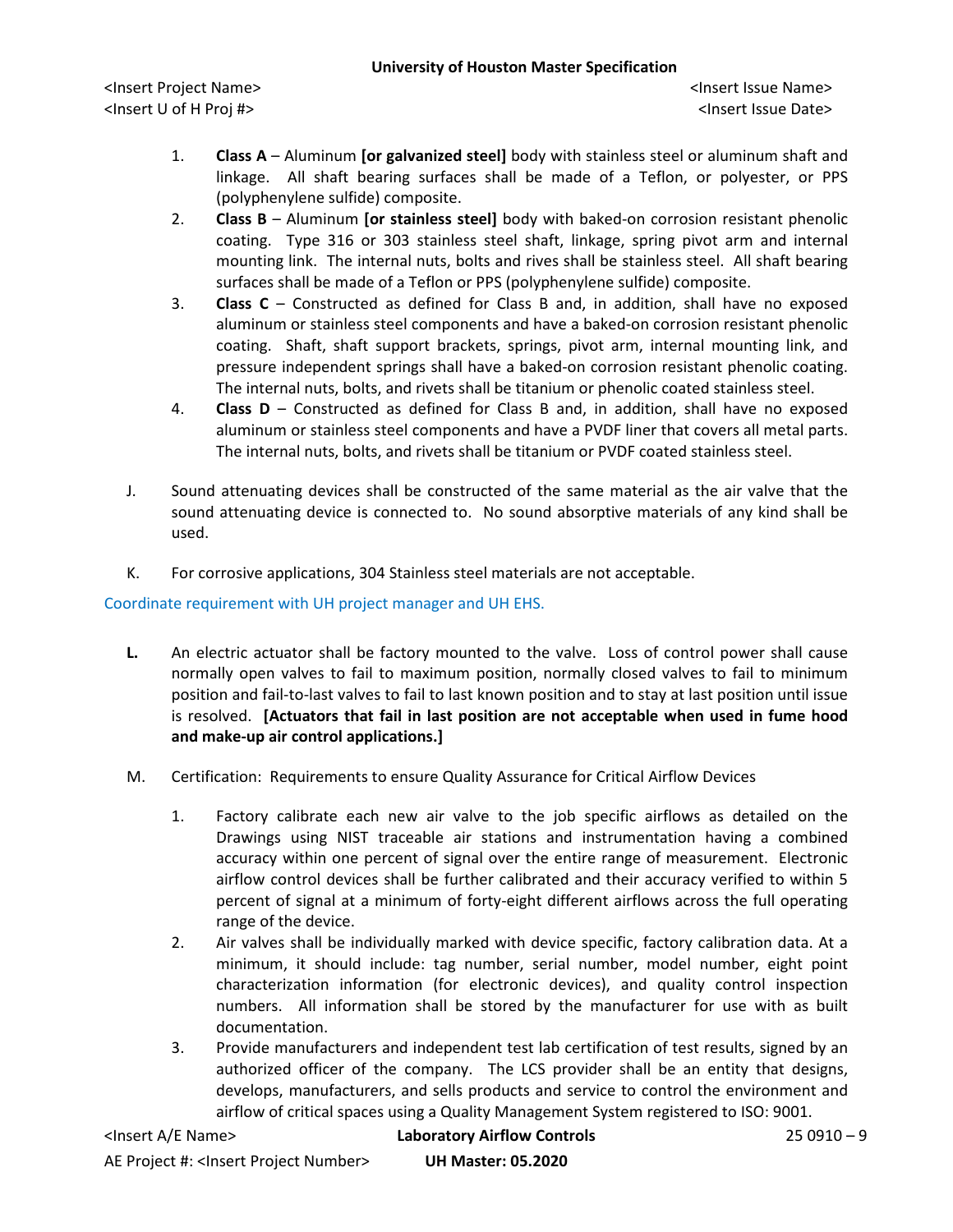Verify if 100% shut-off air valves are required. Not all air valves are able to be 100% shut-off. If not required, remove from specifications.

- N. 100% Shut-off Air Valves
	- 1. The air valve shall have an option for 100% shut-off capabilities.
	- 2. 100% Shut-off confirmation is available through a local digital output or an integrated point. The 100% shut-off confirmation is required by positive position verification. Airflow readings for 100% shut off conditions are not acceptable.
	- 3. 100% Shut-off sequence can be initiated through a universal input or remotely via the local area network from the BMS or a local controller connected to the LCS.
	- 4. 100% shut-off valves shall meet the following leakage requirements:
		- a. Casing leakage: When operating at a static pressure of 5 inches w.c. the maximum leakage through casing penetrations shall not exceed 0.07 cubic foot per minute (CFM).
		- b. Shut-off leakage: When operating at a static pressure of 5 inches w.c. the maximum leakage across the valve (inlet/discharge) for sizes through 12 inches shall not exceed 0.01 CFM.

2.6 FUME HOOD DISPLAY

- A. General
	- 1. The laboratory control system manufacturer shall supply a fume hood control system to directly measure the area of the fume hood sash opening. The measured sash area shall proportionally control the hood's exhaust airflow in a variable volume mode to maintain a constant face velocity. Hood airflow shall be varied to maintain a constant face velocity over no less than a 5 to 1 change in the sash open area (change in sash position).
	- 2. Fume hood control system shall respond to and maintain the face velocity set point to ensure fume hood containment. Response time shall be less than one second with no more than a 5% of set point overshoot and undershoot when the sash is raised or closed. Sash raise time for this test shall be one second with a 5 to 1 change in sash area.
	- 3. An approved horizontal and/or vertical sash sensor shall be provided by the lab system supplier as an integral part of the lab air volume control system (single source responsibility) to measure the height of each vertically and/or horizontally moving fume hood sash. The sash sensor shall be an approved method of sash position sensing that has a proven application history. Through-wall pressure sensors for a means of control are not acceptable.
	- 4. A fume hood monitor shall be provided to receive the sash opening signals from the vertical and/or horizontal sash sensors. The monitor shall compute the total open sash area and output an exhaust airflow control signal to the appropriate volume control device (valve) to maintain a constant face velocity.
	- 5. The fume hood monitor shall modulate the airflow in response to the sash opening signals from the vertical sash sensors between closed and 18 inches open or the stop set point. Above the stop set point, the exhaust valve shall maintain a constant airflow and allow the face velocity to reduce proportionately to the face opening.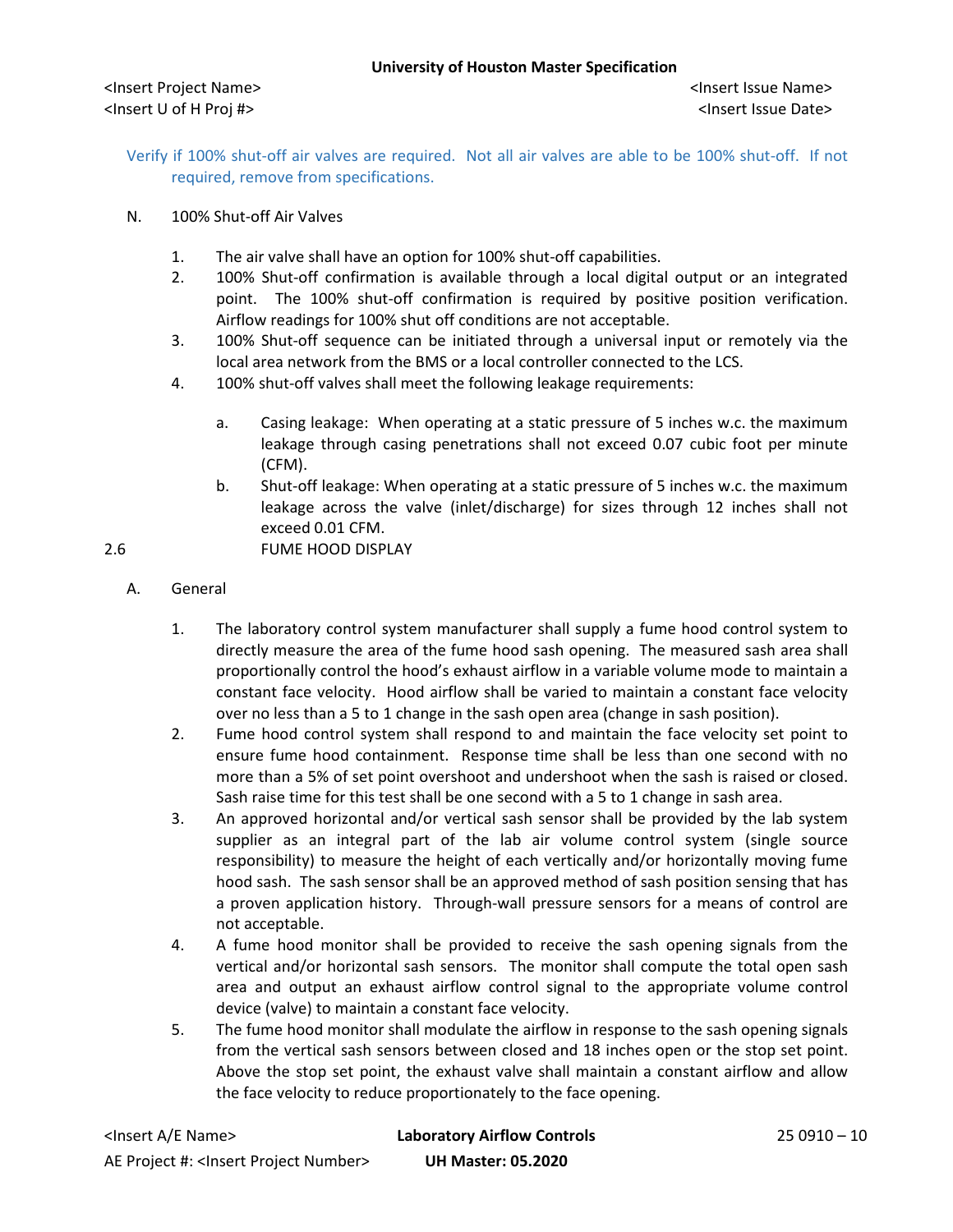<Insert Project Name> <Insert Issue Name> <Insert U of H Proj #> <Insert Issue Date>

- 6. Fume hood monitor shall contain a visual and audible alarm to indicate a low face velocity. Muting of the alarm shall only silence the audible portion, while the visual alarm shall be maintained until the low flow condition has returned to normal. Alarm shall be triggered by:
- 7. A push button switch shall be provided to mute the audible alarms. The mute mode is automatically reset when the alarm condition ceases.
- 8. In labs without fume hoods, a lab emergency push button (equipment and control option) may be installed at the exit to the lab. Switch shall activate all exhaust and supply valves causing the exhaust and supply system to flush the lab and sound an audible alarm to signal lab emergency condition.
- B. The fume hood display screen shall support input configurations for fume hood operational parameters done at the touch panel and at a minimum include:
	- 1. Sash Dimensions
	- 2. Hood ID
	- 3. Hood Certification Reminder
	- 4. Hood Occupancy Status
	- 5. Stopwatch Timer
	- 6. Message display
- C. The enclosure shall be made from material that is resistant to chemicals that are typically used in the lab for wipe down and general cleaning agents. At minimum the unit's exposed surfaces shall be chemically resistant to vaporized hydrogen peroxide (VHP), formaldehyde, chloride dioxide, Perchloric acid, sodium, hypochlorite 3-6% bleach, and quaternary ammonium 7% in 1:128 tap water (ammonia).
- D. Two mechanical membrane buttons shall be provided at the front panel of the display to enable users to quickly activate emergency mode and mute without having to remove protective gloves.
- E. Timer feature shall be provided to enable users to set specific time to time the durations of experiments and provide visual and audible alarms when the set time is expired.
- F. The fume hood display shall have the ability to receive a **[digital]** signal from other devices. The signal shall only be for monitoring and alarm capabilities.
- G. Power shall be 24VAC +/- 15% at 10VA, 60 Hz.
- H. Configuration
	- 1. Configuration shall be performed from the touch display, user interface keypad and/or manufacturer's software tools
	- 2. The device shall display fume hood performance data based on control logics embedded inside the valve controller.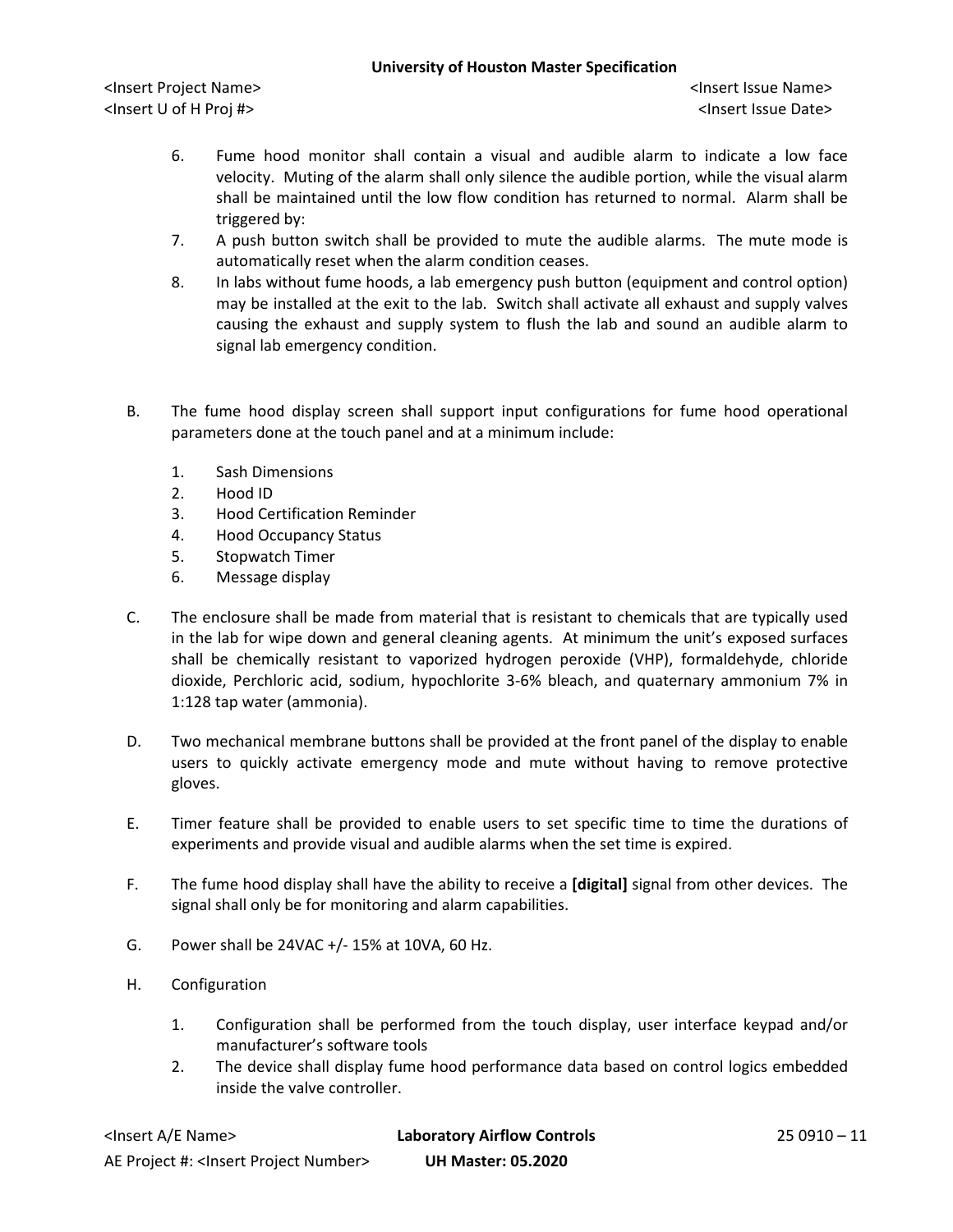- I. Information Display
	- 1. This device shall have the ability to show when the fume hood face velocity is within the normal operating range, energy saving mode, hood certification, hood ID, and hood occupancy status. The device shall be configurable to display one of the following measurement units: cubic feet per minute (CFM) or feet per minute (FPM).
	- 2. This device shall have the ability to display system errors caused by airflow or sash travel malfunctions.
	- 3. This device shall have the ability to show when the hood is due for recertification and shall provide a visual notification at the LCD that that the hood is past certification.
- J. Emergency (Purge) Exhaust
	- 1. This device shall have a mechanical membrane button on the lower portion that, when pressed, will initiate an emergency (purge) exhaust mode in the associated fume hood valve.
	- 2. Button shall be mechanical so that users with gloves can easily operate the emergency exhaust button.
	- 3. The emergency (purge) exhaust mode, when initiated, will send the associated fume hood exhaust valve to either the maximum flow of the valve or other predetermined flow.
- K. Alarms
	- 1. This device shall have the ability to show alarms on the main screen using visual and audible alerts.
	- 2. The main screen background color shall change to flashing red with text stating the type of alarm.
	- 3. In the alarm state, the annunciator shall remain active until the event that triggered the alarm is removed or fixed.
	- 4. The device shall have the ability to show DIVERSITY alarm for design strategies employing diversity.
		- a. Diversity alarms shall be generated by the LCS or by the BMS.
		- b. Audible alert for the diversity alarm will be generated at the monitor.
	- 5. The device shall have customizable audible alarm levels and customizable mute durations.
	- 6. Users shall have the ability to change the audible alerts to: Low, Medium, or High.
	- 7. The device shall have Alarm Muting options, which silences the audible alarm for an adjustable time period when the mute button is pushed. If another alarm is generated during the mute period, the new alarm shall override the mute delay, and the alarm shall sound again.

This section shall be reviewed by UH EHLS prior to design documentation.

- L. Energy Conservation
	- 1. The device shall have the ability to enable Fume Hood Hibernation Mode.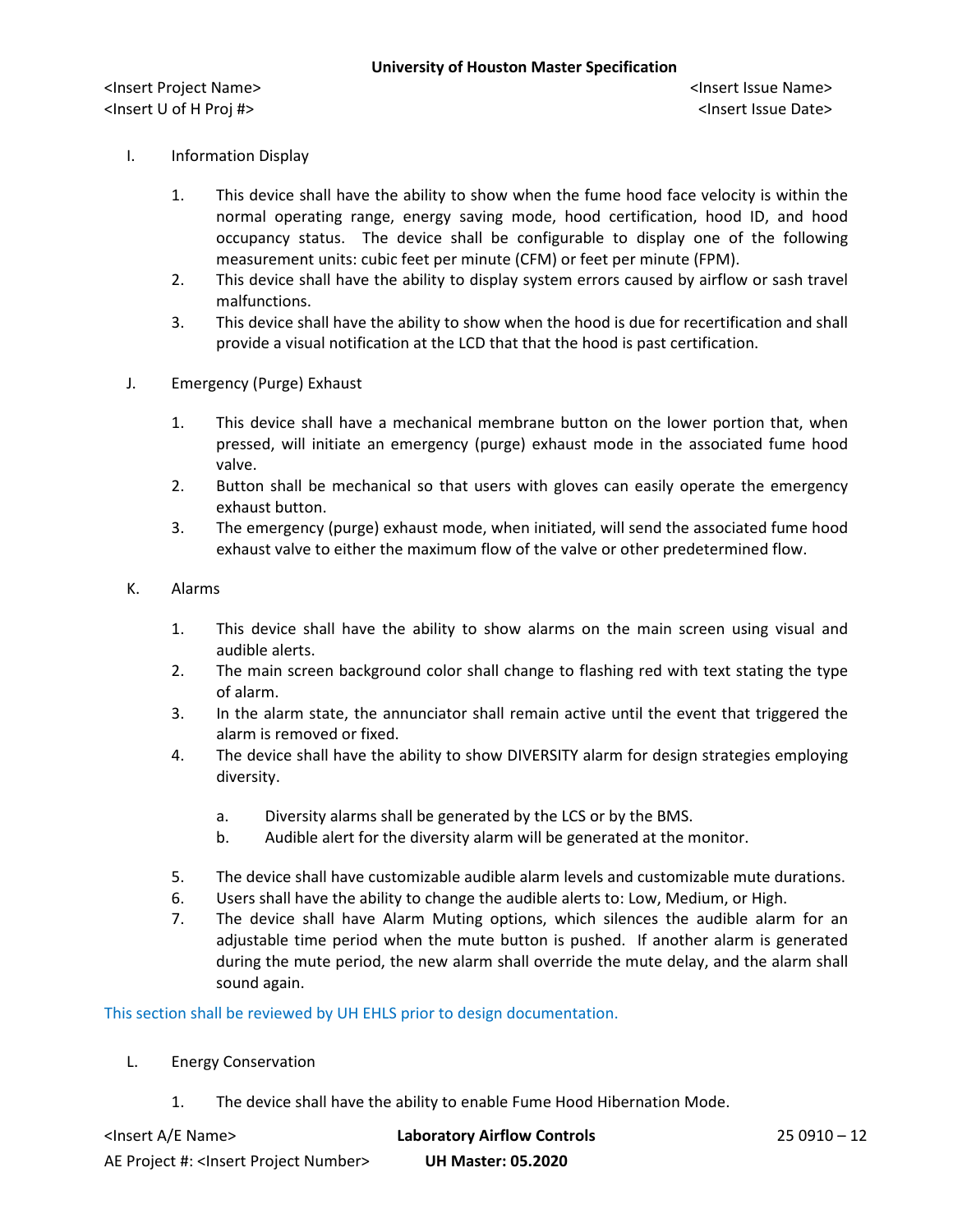<Insert Project Name> <Insert Issue Name> <Insert U of H Proj #> <Insert Issue Date>

- a. When activated, the exhaust flow through the fume hood goes to the minimum allowed by the exhaust valve (or shut-off where available) when the sash is fully closed and no chemicals are present in the hood.
- b. The mode shall be initiated by a sequence including entering menu and a password on the touch display, an external momentary switch input or network command via the BMS.
- c. When activated, the LCD Display shall show "Hood in Hibernation" or similar text and the exhaust valve shall move to its minimum position or shut-off position if available.
- d. Safety shall be built into the decommission option, whereby opening the fume hood sash shall automatically return the fume hood exhaust to an in-use operating volume as determined by the sash sensor. Fume hood hibernation shall be a point that can be integrated to the BMS.
- 2. The device shall provide night time energy waste alarming to generate a visual and audible alarm to notify when the fume hood sash is open beyond its minimum flow position and occupancy status is set to unoccupied either by time of day scheduling or an occupancy status.
	- a. When activated, the LCD display shall show "Energy Waste Close Sash" or similar and the audible alarm shall sound until the sash is closed.
	- b. The light levels at which the alarm is both initiated and cancelled shall be configurable.

Confirm with UH project manager if the requirement below is desired for the project.

- 3. The device shall provide sash energy waste alarming, which generates a visual and audible alarm to notify when the fume hood sash is open beyond a configurable set position and no one is in front of the fume hood.
	- a. When activated, the LCD display shall show "Energy Waste Close Sash" and the audible alarm shall sound until the sash is closed.

# Confirm with UH project manager if the requirement below is desired for the project.

- M. Security
	- 1. Only end users shall have the ability to enable a PIN pass code to prevent unauthorized changes to sash heights, air flow settings and other editable parameters.
- N. Compliance
	- 1. The unit shall be certified as meeting regulatory compliance with CE, CUL, and RoHS.
	- 2. The unit shall be suitable for use with non-solvent wipe down and is designed to meet IP44 test standards.
	- 3. The device shall comply with part 15 of the FCC Rules. Operation is subject to the following two conditions: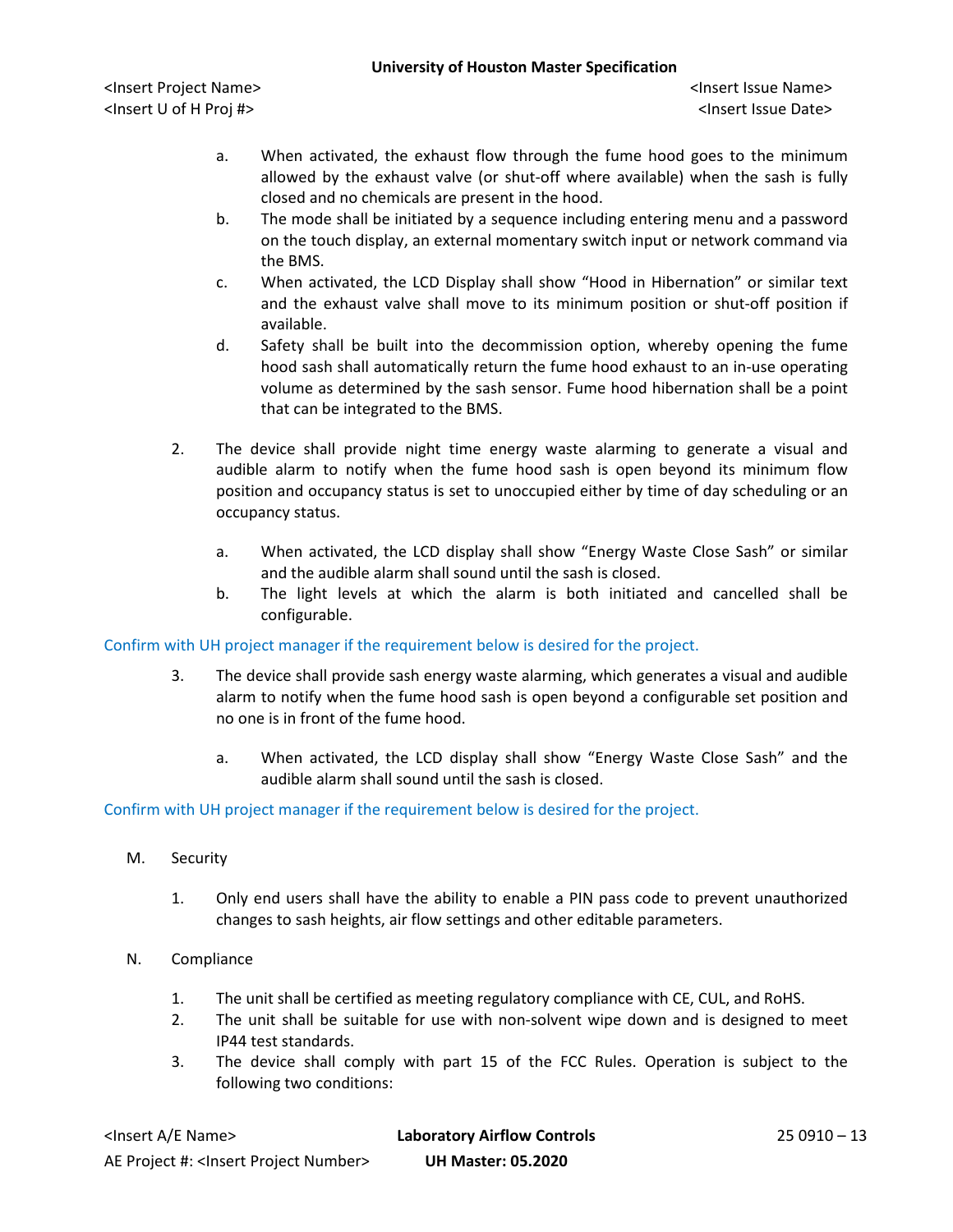- a. This device shall not cause harmful interference.
- b. This device shall accept any interference received, including interference that may cause undesired operation.

## 2.6 INDIVIDUAL ROOM AIRFLOW CONTROL UNITS

- A. Provide a room airflow control or control panel for each room to control the airflow pressurization of each individual room or laboratory. The room controller shall be panel mounted in the location shown on the Drawings to provide ease of maintenance. Room controllers shall allow for web-access and remote configuration per controlled room.
- B. If the room airflow controller fails by network failure or loss of power, the zone balance, temperature control, or fume hood devices shall be able to operate before failure and not lose control. The individual air valve controllers shall operate independently of the room airflow controller.

# If humidity control is required, please specify.

- C. The room airflow controller shall be capable of implementing the Sequence of Operations from the Drawings and controlling the room or laboratory per the project requirements. Generally, the controller shall modulate supply and exhaust airflow to maintain an adjustable airflow offset. The controller shall also control space temperature through a combination of airflow control and heating water reheat control valve control.
- D. The room airflow controller shall maintain a variable negative or positive offset as scheduled on the lab airflow schedule between the sum of the room's total exhaust and the make-up/supply air volumes. This offset represents the volume of air that will enter or exit the room from the corridor or adjacent rooms.
- E. The room airflow controller shall be capable of changing the airflow set points based on a change in occupancy, either from time of day scheduling or from an occupancy sensor located in the room.
- F. The room airflow controller shall be electronic or a DDC microprocessor-based digital controller. The controllers shall control and communicate digitally via a high-speed Peer to Peer digital network. A polling sub-local area network requiring a primary controller to provide communication and distribution of information between the secondary lab controllers is not acceptable. The inputs shall accept signals proportional to general, auxiliary, fume hood, exhaust, and space supply flows. The output signals shall control supply valves and exhaust/return air valves, with signals proportional to the desired supply or exhaust volumes.
- G. Integral field adjustable controls shall be provided for all required calibration and scaling adjustments.
- H. A power supply for the control panel mounted unit shall be included to power the LCS from one dedicated 120 VAC line connection per interface panel.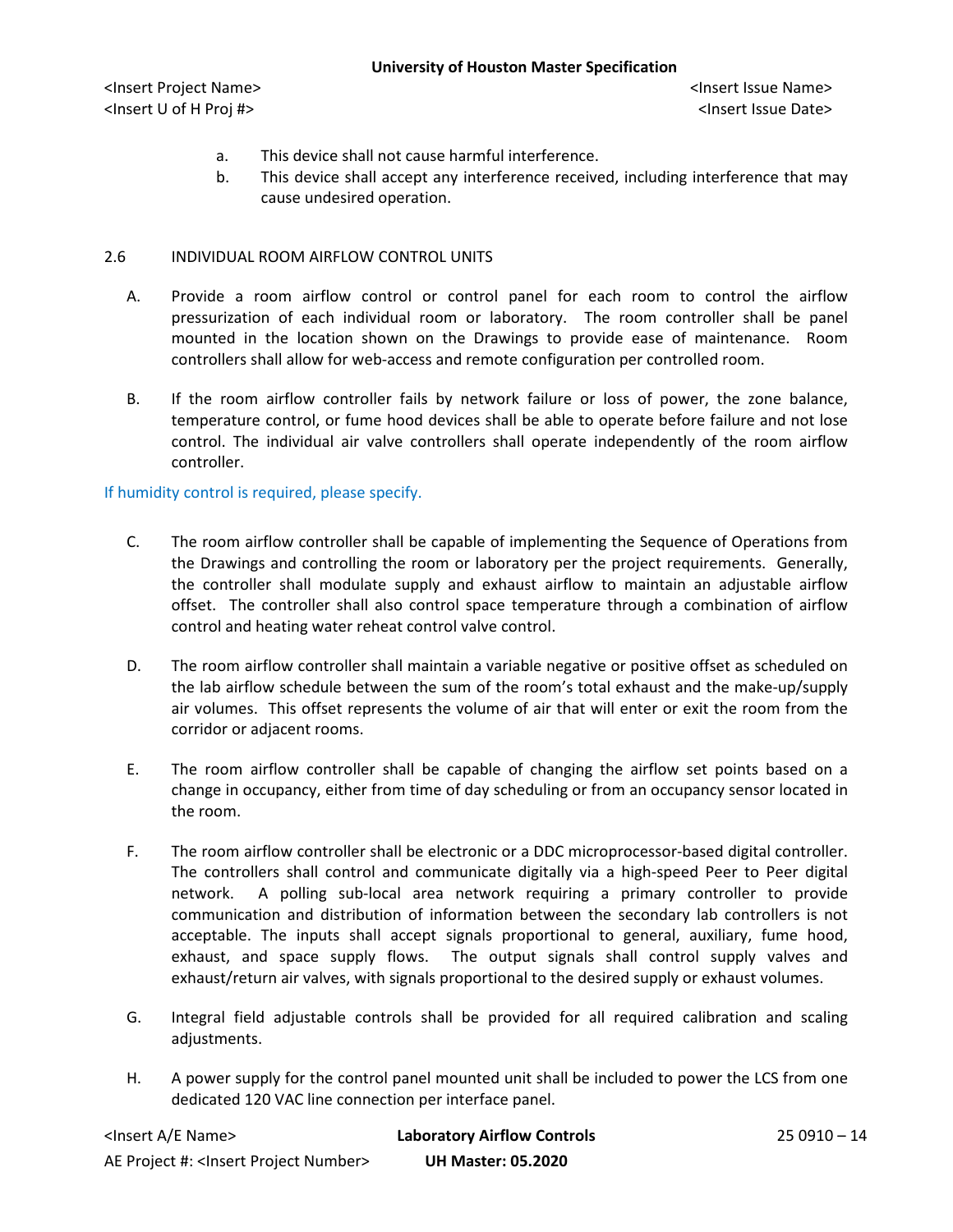- I. The room airflow controller shall be able to be integrated into a BMS.
- J. Room airflow controller shall be able to Integrate to BMS through BACnet/IP through on board communication adapters and shall be field configurable/upgradable.
- K. At minimum, the room airflow controller shall be able to display the following I/O:
	- 1. Valve Level (Per Valve)
		- a. Flow Setpoint Read Only
		- b. Flow Feedback Read Only
		- c. Jam Alarm Read Only
		- d. Flow Alarm Read Only
	- 2. Temperature Control (Per Zone)
		- a. Space Temperature Read Only
		- b. Discharge Air Temperature (if applicable) Read Only
		- c. Occ/Unocc Cooling Temperature Setpoints Read/Write
		- d. Occ/Unocc Heating Temperature Setpoints Read/Write
		- e. Effective Temperature Setpoint Read Only
		- f. Heating Demand Read Only
		- g. Cooling Demand Read Only
	- 3. Zone Balance Control (Per Zone)
		- a. Room Offset Setpoint Read Only
		- b. Room Offset Read Only
		- c. Occupied Min Ventilation Setpoint (if applicable) Read/Write
		- d. Unoccupied Min Ventilation Setpoint (if applicable) Read/Write
		- e. Total Supply Flow Read Only
		- f. Total Exhaust Flow Read Only
		- g. Total Hood Flow Read Only
		- h. Diversity Alarm (if applicable) Read Only)
	- 4. Fume Hood Control (Per Fume Hood)
		- a. Flow Setpoint Read Only
		- b. Flow Feedback Read Only
		- c. Jam Alarm Read Only
		- d. Flow Alarm Read Only
		- e. Face Velocity Read Only
		- f. Sash Position Read Only
		- g. Fume Hood Emergency Purge Alarm Read Only
		- h. User Status (If applicable) Read Only
		- i. Broken Sash Cable Alarm –Read Only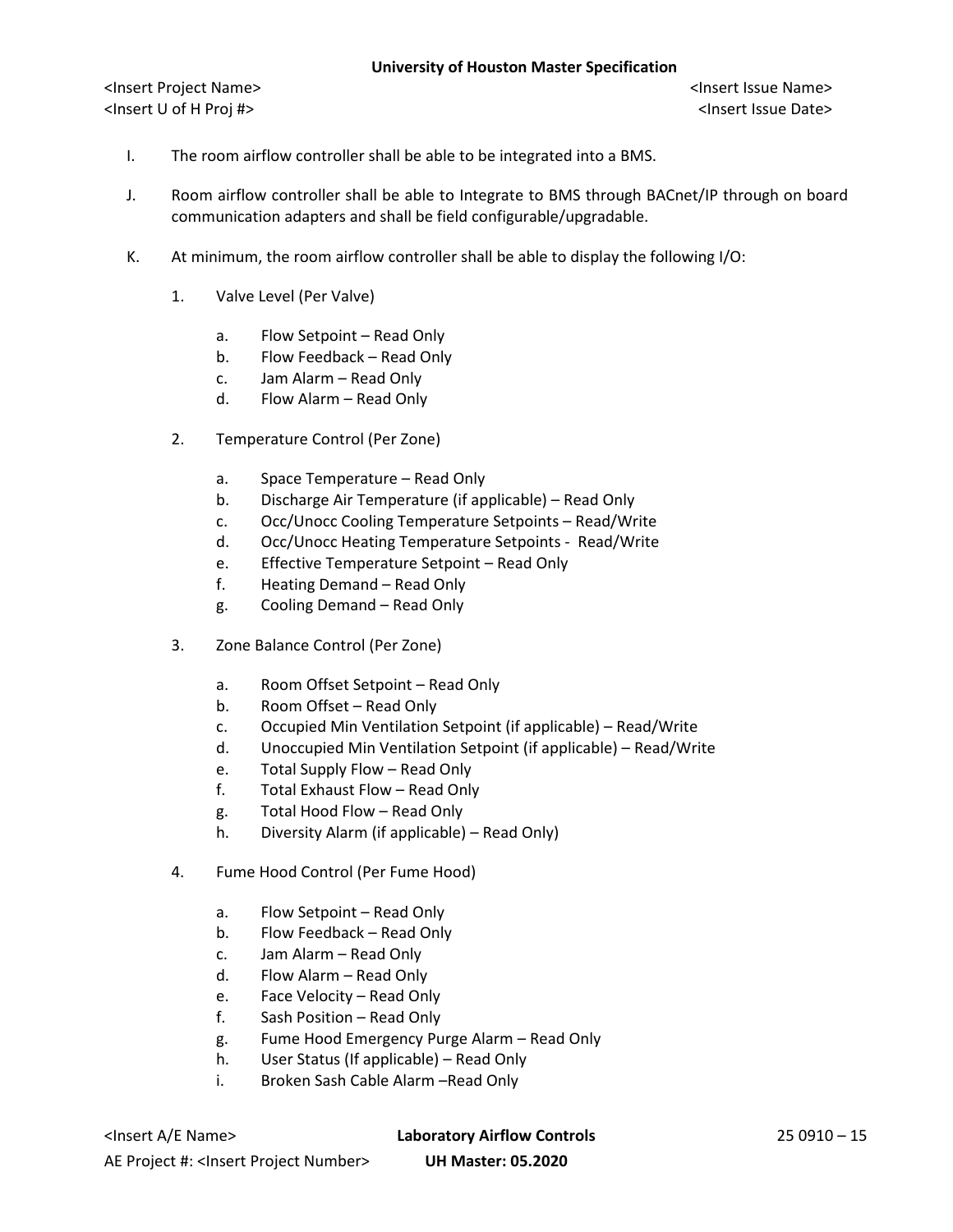- L. Room Integrator / Room Controller Configuration Tools
	- 1. All configuration tools required for system programming, configuration, and startup will be available at the room level. All tools will be web-based and able to be password protected. Third-party software requirements are not acceptable.

# 2.7 EXHAUST AND SUPPLY AIRFLOW DEVICE CONTROLLER

- A. Each air valve shall be provided with a unit-mounted airflow device controller to individually control each air valve. The airflow device controller shall be connected to the room airflow controller.
- B. The airflow control device shall be a microprocessor-based design and shall use closed loop control to linearly regulate airflow based on a digital control signal. The device shall generate a digital feedback signal that represents its airflow.
- C. The airflow control device shall store its control algorithms in non-volatile, re-writable memory. The device shall be able to stand-alone or to be networked with other room level digital airflow control devices using an industry standard protocol.
- D. Room-level control functions shall be embedded in and carried out by the airflow device controller using distributed control architecture. Critical control functions shall be implemented locally; no room-level controller shall be required.
- E. The airflow control device shall be **[24V][120V]** power.
- F. The airflow control device shall have provisions to connect a notebook PC commissioning tool and every node on the network shall be accessible from any point in the system.
- G. The airflow control device shall have built-integral input/output connections address fume hood control, temperature control, humidity control, occupancy control, emergency control and nonnetwork sensors switches and control devices. At a minimum the airflow controller shall have:
	- 1. Three (3) Universal Inputs.
	- 2. One (1) Digital Input.
	- 3. Two (2) Analog Outputs.
	- 4. One (1) Relay capable of driving air valve actuator.
- H. The airflow control device shall meet FCC Part 15 Subpart J Class A and be UL916 listed.

Coordinate with UH Project Manager on whether a web-based supervisor dashboard is required for project. If not required, remove article below.

## 2.8 WEB-BASED SUPERVISOR DASHBOARD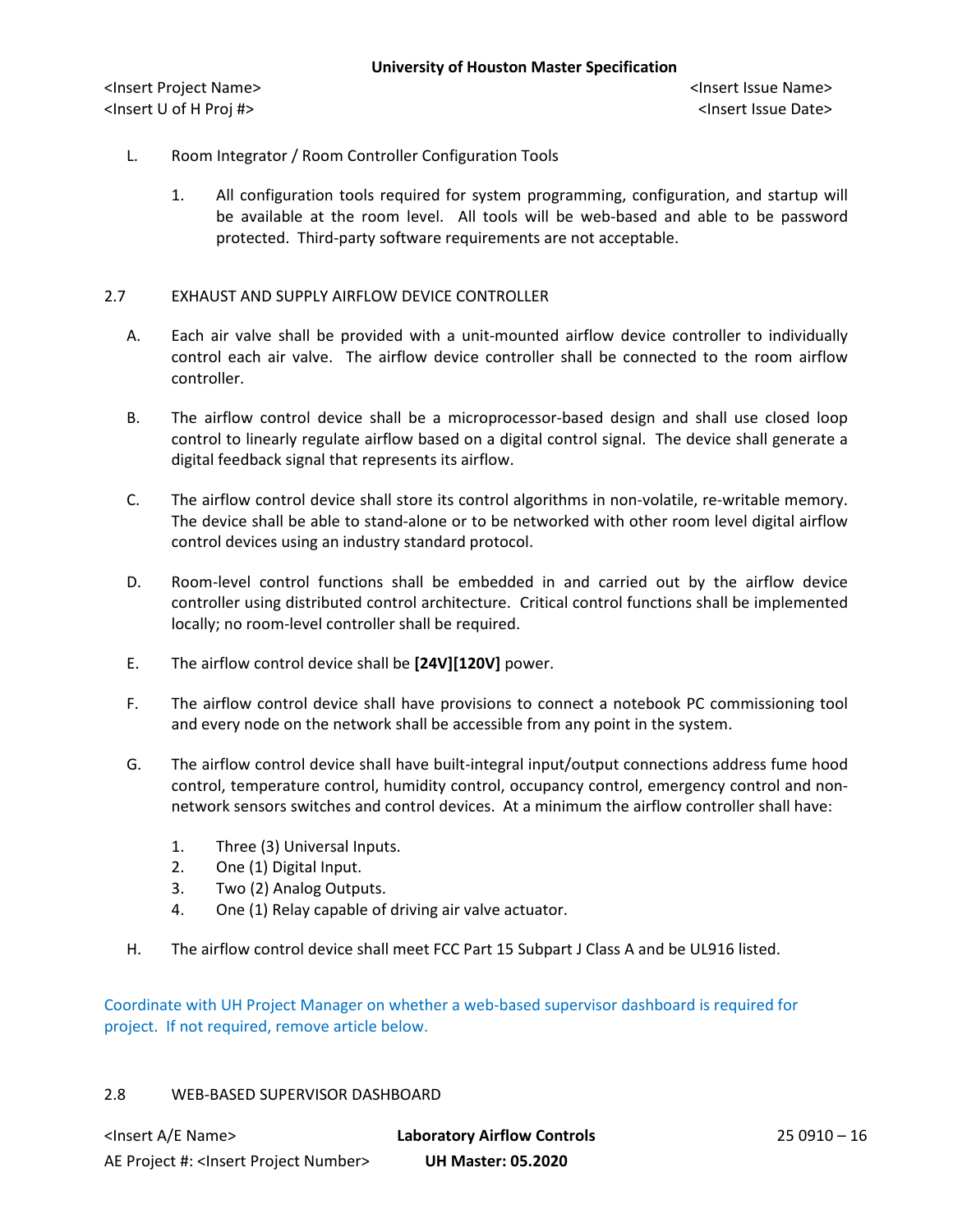- A. The LCS shall have a complete web-based system "Supervisor" product, to provide web access, monitoring, trends, and alarming as a supplement to the Building Management System.
- B. The LCS Supervisor software application shall be provided by the LCS Manufacturer (Third Party Application Software is not acceptable). This Supervisor package shall be a web server for visualizing and controlling laboratory airflow control equipment via web browsers. User-friendly dashboards served by the Supervisor provide device feedback, historical trend data, alarms, system health, scheduling, and control functions. The Supervisor also supports centralized trend logging and historical data pushes through to a database on a different computer from the one where its software resides.
- C. To visualize lab control devices, the Supervisor must be used in conjunction with laboratory airflow control server or Room Manager. The Supervisor can also pull in any third party information (including Facility Air Monitoring Systems) that is on the BMS through BACnet. Data is displayed on the dashboard using graphics representing laboratory airflow control room applications and a wide range of customizable templates (gadgets). The Supervisor also supports multiple users; each user can customize the base graphics as well as build their own My Dashboards.
- D. Pre-built Gadgets should include the following as a minimal offering;
	- 1. Alarm Gadget
	- 2. Chart Gadget
	- 3. Hood Flow Usage Gadget
	- 4. Zone ACH Gadget
	- 5. Zone ACH Status Gadget
	- 6. All Gadgets provide "Smart" capabilities of mining data based upon their location within the database navigation tree.
- E. The Supervisor software shall have the following features at minimum:
	- 1. View real-time and historical environmental data. Ready to use without the need to integrate to the BMS.
	- 2. Consolidated building view down to device level status. Ability to see the status of the building's health, energy usage and safety and quickly drill down to the device level to troubleshoot alarms.
	- 3. Customizable based on user. Customize dashboards to present only the information of interest. The safety officer can see different dashboards from facilities personnel to ensure only information critical to the safety officer's role is presented.
	- 4. Third party devices shall support viewing information from devices such as building utility meters and room air quality sensors (Facility Air Monitoring System) that may not have a user interface.
	- 5. Track energy usage down to device level. Ability to monitor real-time energy usage and allow comparisons with historical usage and benchmarks.
	- 6. Air Changes per Hour optimization. Ability to reduce energy usage while maintain a safe environment through the visualization and control of the air flow vent rate based on air quality and occupancy of the space.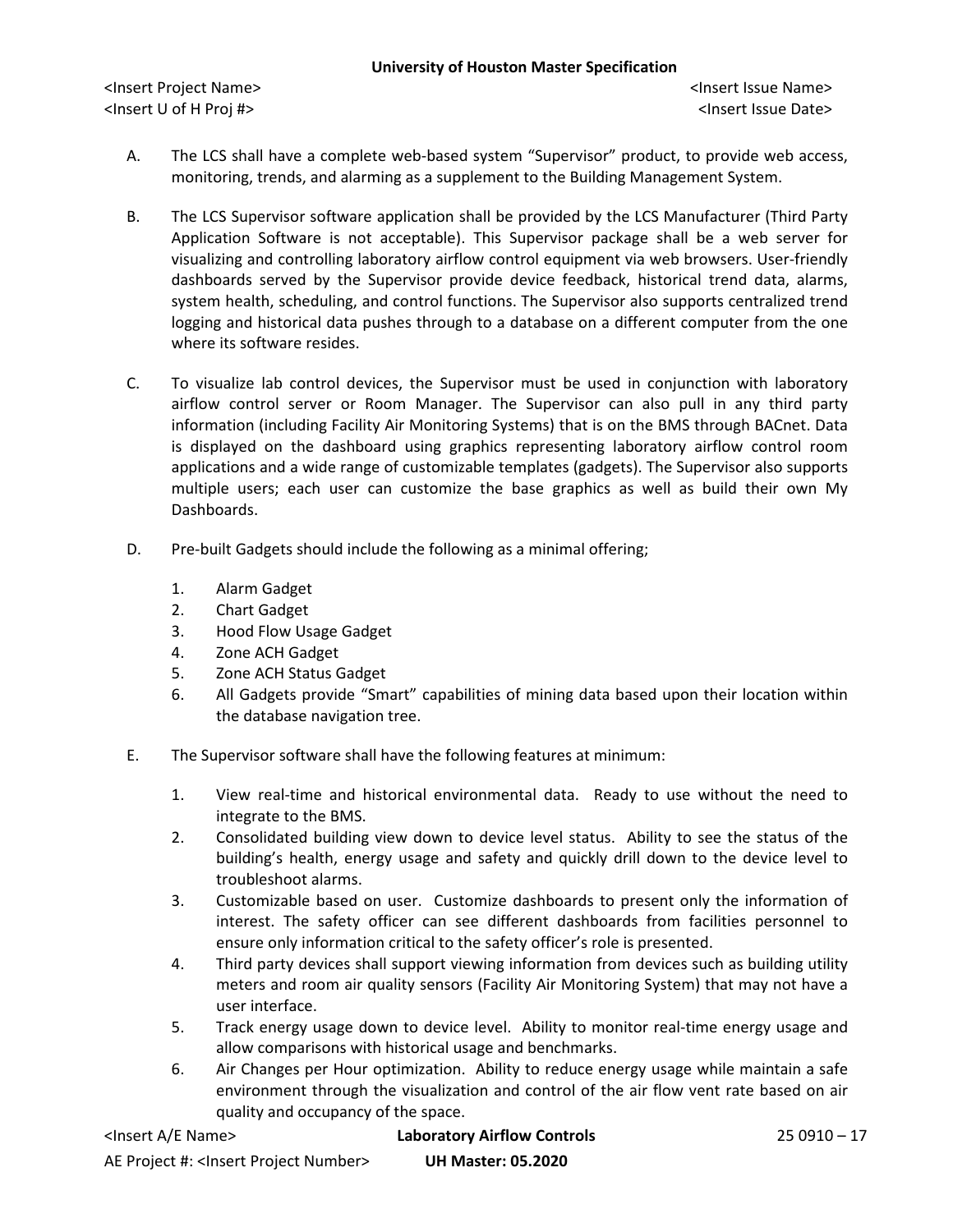<Insert Project Name> <Insert Issue Name> <Insert U of H Proj #> <Insert Issue Date>

- 7. Consolidate building submeters with lab energy usage. Ability to integrate BACnet capable submeters into the dashboards for a consolidated energy profile.
- 8. Actively monitor fume hood safety. Actively monitor the face velocity at each hood through the dashboards and quickly respond to alarms when any issue arises.
- 9. Front-end for air quality sensors. View sensor data in dashboards for a consolidated view of all environmental data without going through the BMS.
- 10. Compliance reporting. Consolidate all environment data from laboratory airflow control system and other room devices into the Supervisor for a single resource to develop safety and compliance reports.
- 11. Enterprise-level information exchange using an SQL database and HTTP/HTML/XML text formats.
- 12. Security and password protection using standard Java authentication and encryption.
- 13. Optional security via an external LDAP connection.
- 14. Export archived trend and alarm data to SQL.
- F. The Supervisor software shall be installed on an Owner-provided server or computer. Coordinate with Owner for minimum requirements.
- G. The Supervisor software shall be able to integrate with the Owner's existing BMS/LCS network.

Coordinate with UH Project Manager on whether direct differential pressure measurement of labs is a project requirement. If not required, remove article below.

Coordinate with basis of design manufacturer. Direct differential pressure measurement may be able to be accomplished with a user interface touch screen. Edit specification accordingly.

# 2.9 DIFFERENTIAL PRESSURE MONITORS

- A. The room pressure controller (Controllers) shall be capable of measuring the differential pressure between two individual spaces at all locations shown on the Drawings. Each room shall have its own controller capable of stand-alone operation. Each monitor shall be capable of both visual and audible alarms. Each monitor shall use direct pressure measurement utilizing industrial quality, differential pressure transducer technology. Implied pressure measurement systems utilizing thermal (hot wire or thermal mass) air velocity measurement are not an acceptable means or pressure measurement.
- B. The sensor shall continuously monitor and or control bi-directional room pressurization using direct pressure sensing referenced to the adjacent space. Wall / ceiling mounted assembly fittings and cover plate for room shall be provided with the controller as a complete unit.
- C. Provide pressure-to-current transmitters with the following minimum specifications:
	- 1. Color, touch-screen display.
	- 2. Resistant to spray washdown.
	- 3. Standard accuracy RSS of at least **[+/-0.5%][+/-0.25%]** full scale (non-linearity, hysteresis and non-repeatability).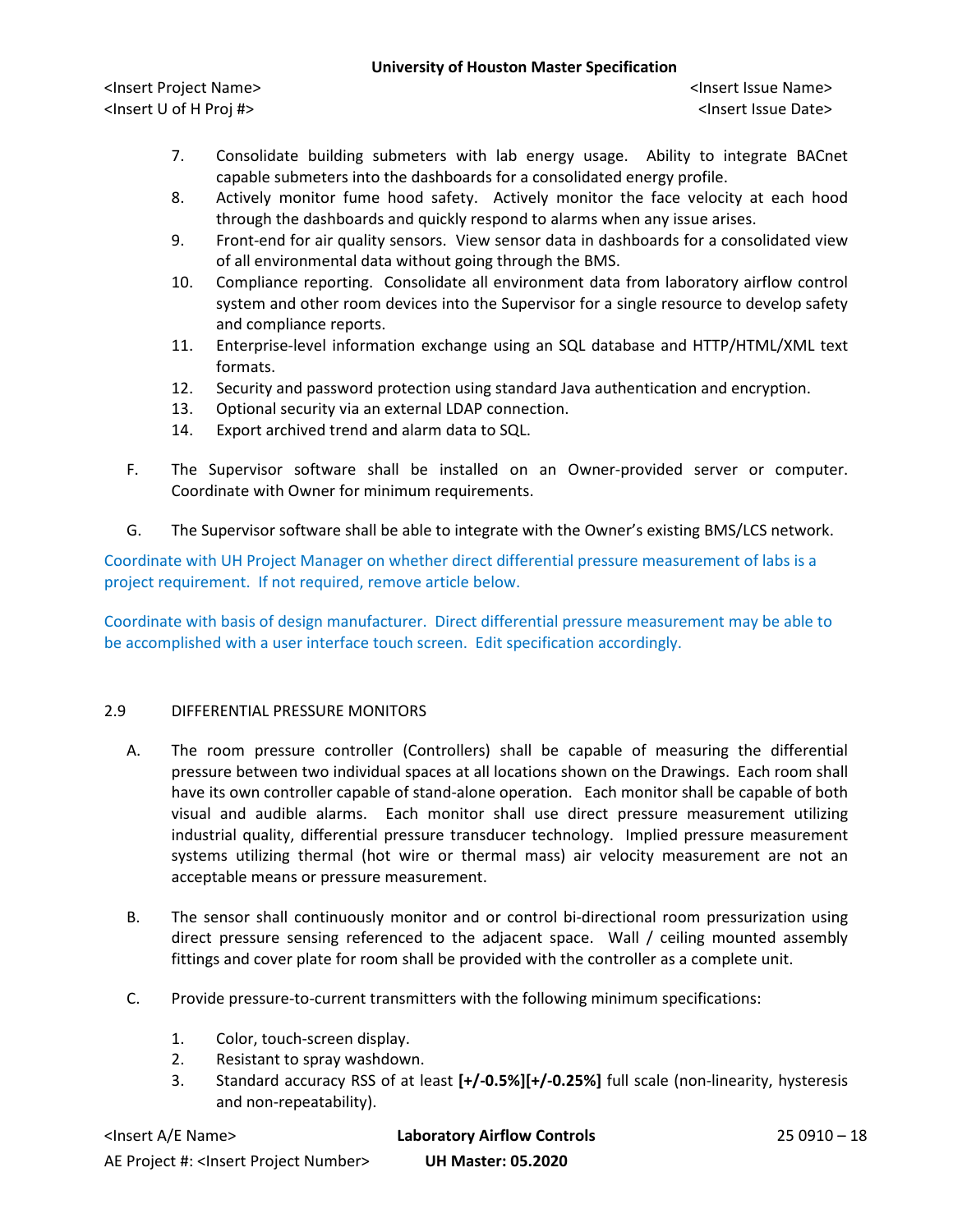<Insert Project Name> <Insert Issue Name> <Insert U of H Proj #> <Insert Issue Date>

- 4. Integral zero and span adjustment.
- 5. Temperature effect on zero/span shift ±0.03 % FS/°F.
- 6. Pressure ranges, selected by engineer shall be up to (-1.0" to +1.0").
- 7. Temperature Range: 32 to 120 deg. F.
- 8. Programmable visual alarm and adjustable audible alarm.
- 9. Alarm generation.

Coordinate with UH Project Manager on whether room touch screen displays are required for project. If not required, remove article below.

# 2.10 USER INTERFACE TOUCH SCREEN DISPLAYS

- A. Provide a touch screen monitor for each laboratory or room that can be networked to the LCS and has a user interface to display data, edit setpoint variables, create alarms, and provide unique messages for notification.
- B. The user interface shall have the following:
	- 1. 7-inch capacitive touch screen.
	- 2. Easy to navigate "tile based" display.
	- 3. Template based tile setup pages.
	- 4. Multiple faceplate color/finish options. Provide samples for Architect's selection.
	- 5. Light or Dark user interface themes.
	- 6. Read and Read/Write access.
	- 7. Pin Protection.
	- 8. Resistant to spray-down.
	- 9. Alarms configurable for tile or point by point.
	- 10. Up to 48 points that can be displayed (24 at a time).
	- 11. Alarm capable as High, Low, Change of State, or Multistate.
	- 12. Easily upgradable for future implementation to existing installations.
	- 13. Able to display positive or negative pressure relationship.
	- 14. Android or similar-based Operating System.

## 2.11 INTERFACE TO BUILDING MANAGEMNT AND CONTROL SYSTEMS

Coordinate with UH project manager on project requirements for server.

- A. The LCS network shall digitally interface with the BMS. [**The required software interface drivers shall be developed and housed on a Server, which is a dedicated interface device furnished by the LCS supplier or a facility-provided Server partition that resides on the Facility Wide Intranet.**]
- B. Any or all room-level points shall be available to the BMS for monitoring or trending. The Server / room manager software shall maintain a cache of all points to be monitored by the BMS. The room-level airflow control devices shall update this cache continually.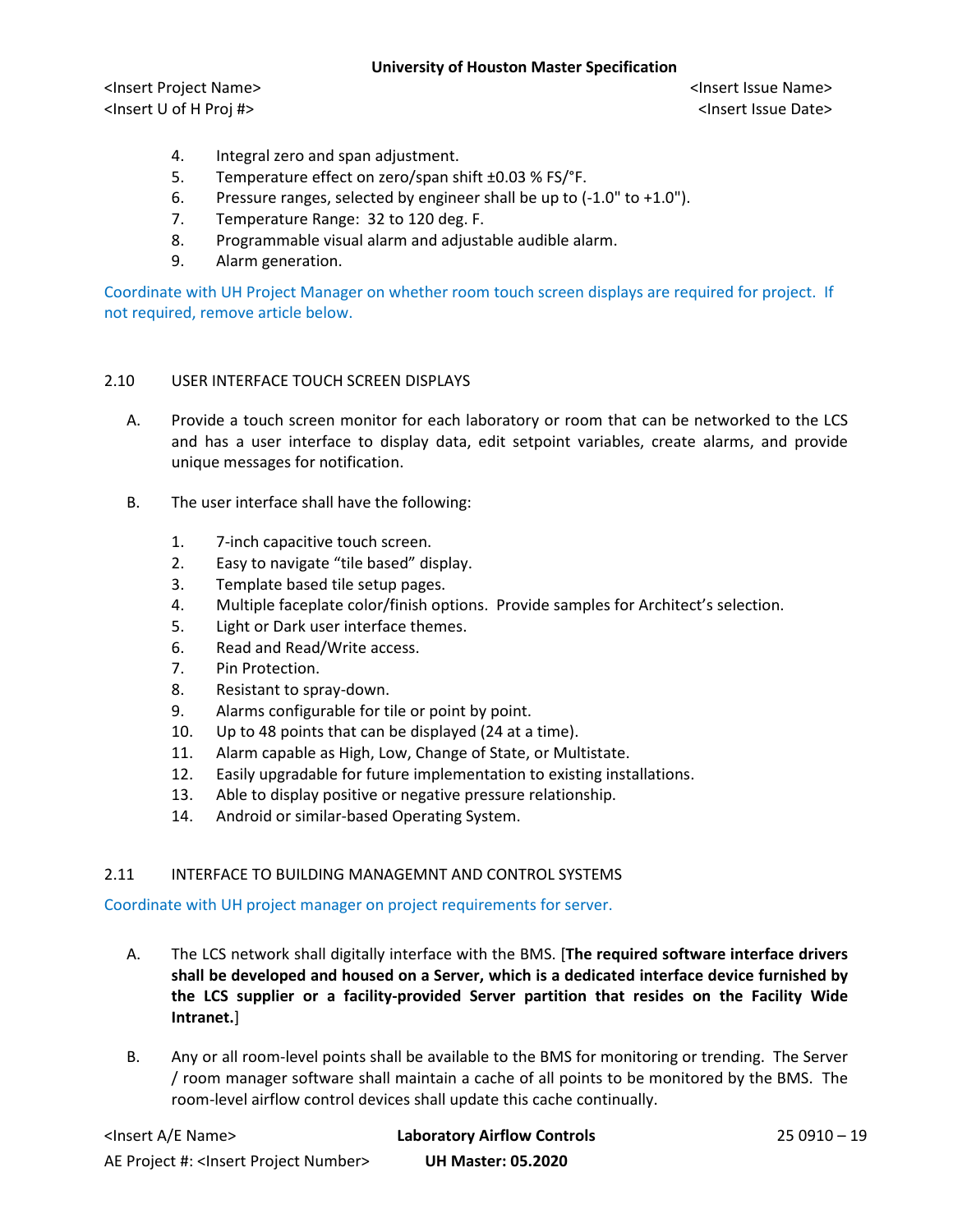- C. The building-level network shall be a high-speed BACnet/IP communications protocol. The building-level network shall support up to one hundred (100) sub nets, or pressurization zones, or six thousand (6,000) data points.
- D. A commercially available interface card shall be provided with the Server or utilize standard Ethernet communication to connect to the building-level network.

# 2.12 ACCESSORIES

- A. Provide accessories, sensors, actuators, raceways, conduits, transformers, power line conditioners, power supplies, UPS, etc. that are not specified herein but required to provide a complete and functioning LCS.
- B. Refer to the applicable Division 25 section for requirements.

## PART 3 - EXECUTION

## 3.1 TEMPERATURE AND HUMIDITY SENSORS

A. Provide room temperature sensors with digital display and humidity sensors (if required by the Drawings) to provide control inputs to the LCS.

Edit to suit project. Remove article below if not applicable to project.

## 3.2 ROOM DIFFERENTIAL PRESSURE ALARM PANELS

A. Room differential pressure monitors shall be provided as shown on the Drawings to provide individual room pressure differential monitoring and alarms. Room alarm panels shall also be connected to an alarm when a system failure condition that affects the room is detected by the LCS.

## 3.3 CONTROL WIRING

- A. All wiring required for a complete and operational LCS shall be provided under this Section.
- B. All line voltage control wiring and all low voltage control wiring and the main data communications loop shall be installed in conduit.
- C. Minimum requirements for control wiring shall be as follows:
	- 1. Control wiring for digital functions shall be No. 18 AWG copper minimum, with 600 volt insulation. Multi-conductor wire shall have an outer jacket of polyvinyl chloride (PVC) or UL-listed plenum rated jacket.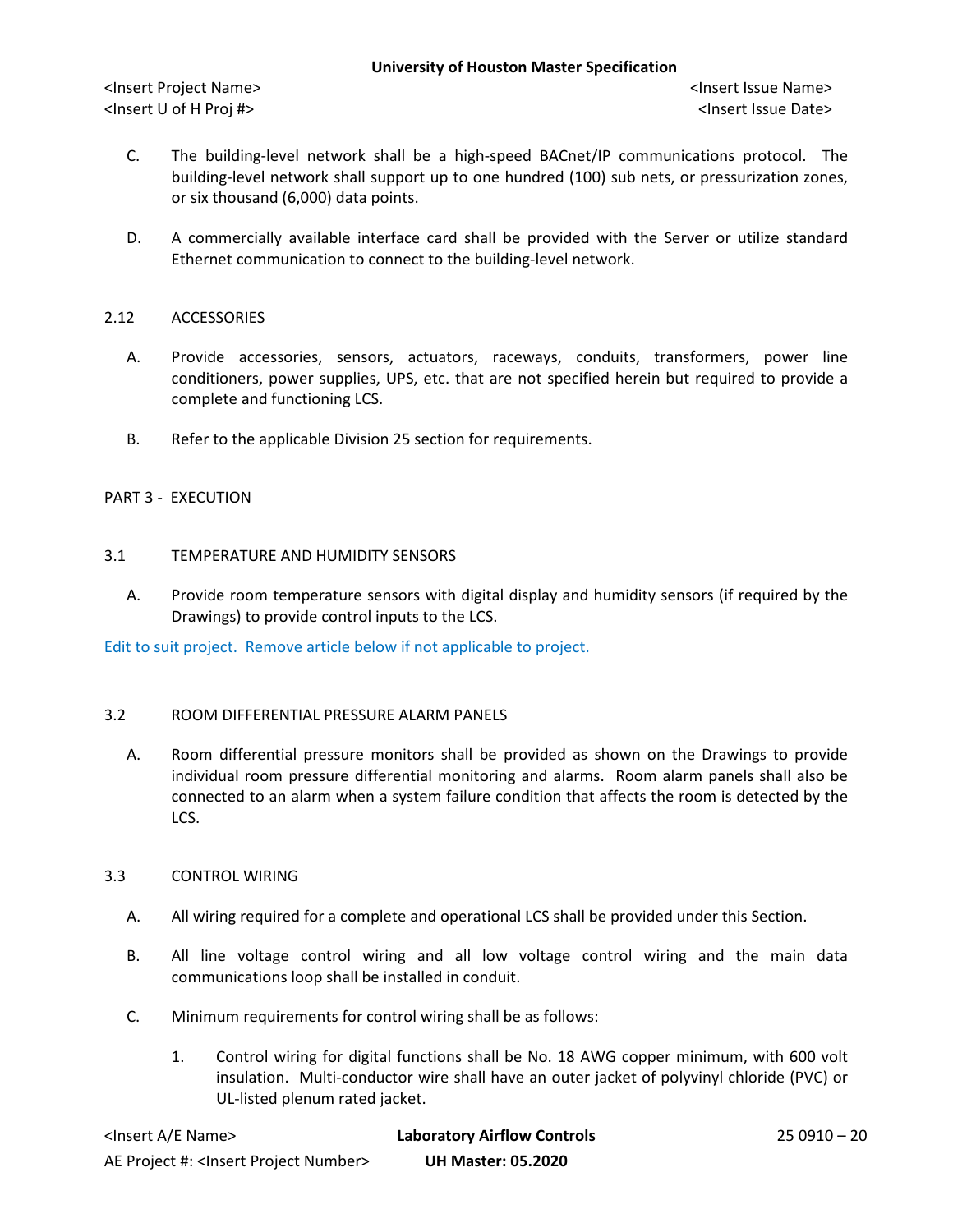<Insert Project Name> <Insert Issue Name> <Insert U of H Proj #> <Insert Issue Date>

- 2. Control wiring for analog functions shall be No. 18 AWG copper minimum, with 600 volt insulation, twisted and shielded, 2-, 3- or 4-wire to match analog function hardware. Multi-conductor wire shall have an outer jacket of PVC or UL listed plenum rated jacket.
- 3. Sensor wiring shall be No. 18 AWG copper minimum, twisted and shielded, 2-, 3- or 4-wire to match analog function hardware. Multi-conductor wire shall have an outer jacket of PVC or UL listed plenum rated jacket.
- 4. Class 2 low energy conductor sizes specified for digital and analog functions shall take precedence over any requirements for Class 2 low energy remote control and signal circuit conductors specified elsewhere, unless a larger conductor size is required by the NEC.
- 5. Line and low voltage control wiring shall not be installed in the same conduit.
- 6. Control wiring shall not be installed in the same conduit with power wiring.
- 7. All conduit shall be run in a neat manner and shall be perpendicular and parallel to building lines. Coordinate conduit routing with field conditions so as not to interfere with code clearances, maintenance access and walkways.
- 8. Permanently mark terminal blocks for identification. Protect all circuits to avoid interruption of service due to short-circuiting or other conditions. Line-protect all wiring that comes from external sources to the Site from lightning and static electricity.
- 9. Label or code each field wire at each end. Permanently label or code each point of all field terminal strips to show the instrument or item served. Color-coded cable with cable diagrams may be used to accomplish cable identification.
- 10. Refer to applicable Division 26 Sections for additional requirements for conduit and wiring materials and installation. All conduit and wiring shall be installed in accordance with all requirements of applicable codes.

# 3.4 LCS INSTALLATION

- A. The LCS Contractor shall install the sash sensors, interface boxes, presence and motion sensor, and fume hood monitor on the fume hood. Reel-type sash sensors and their stainless steel cables shall be hidden from view. Bar-type sash sensors shall be affixed to the individual sash panels. Sash interface boxes with interface cards shall be mounted in an accessible location.
- B. The LCS Contractor shall install all room controllers in an accessible location in or around the designated laboratory room.
- C. The LCS Contractor shall install an appropriately sized and fused 24 Vac transformer suitable for NEC Class II wiring.
- D. All cable shall be furnished and installed by the LCS Vendor. The LCS Vendor shall terminate and connect all cables as required.
- E. The Division 23 Contractor shall install all airflow control devices in the ductwork and shall connect all airflow control valve linkages.
- F. The Division 23 Contractor shall provide and install all reheat coils and all required transitions.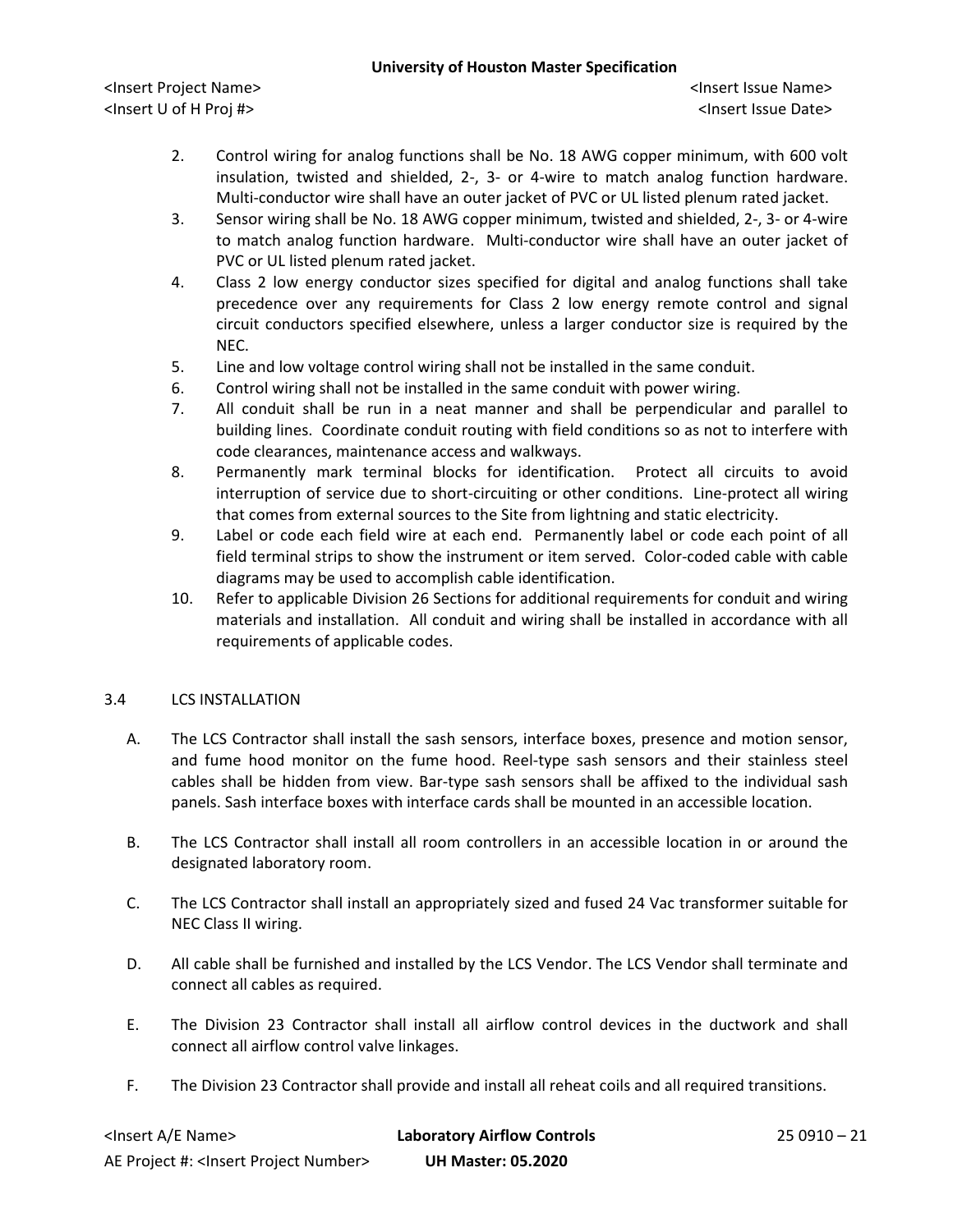- G. The Division 23 Contractor shall provide and install insulation as required to meet, at minimum, the latest energy code requirements.
- H. Each pressurization zone shall have either a dedicated, single-phase primary circuit or a secondary circuit disconnect.
- I. All 120VAC and power requirements are to be provided by the Division 26 Contractor.

## 3.5 INSTALLATION PRACTICES

- A. Install system and materials in accordance with manufacturer's instructions, rough-in drawings and details on the Drawings. All components and appurtenances shall be installed in accordance with the manufacturer's instructions and as shown or specified.
- B. Air Valve Locations: Locate each unit accurately in the position indicated in relation to other work. Position unit with sufficient clearance for normal service and maintenance.
- C. Terminal Unit Duct Connections: Provide not less than three duct diameters of straight, unobstructed duct prior to terminal unit inlet to minimize turbulence at terminal unit inlet. If manufacturer's recommended installation instructions require a longer straight, unobstructed duct run prior to terminal unit, provide per the manufacturer's installation instructions.
- D. Air Valve Supports: Support each air valve independently of the surrounding ductwork and in accordance with the manufacturer's installation instructions. Supports shall not be attached to the air valve in any way that penetrates the air valve casing.
- E. Terminal Unit Leveling: Level terminal units to the tolerances recommended by the manufacturer.
- F. Electrical Wiring: Power (120 V, 60 Hz) will be provided at the control panel locations shown on the Drawings. Electrical distribution from those locations shall be the responsibility of the Division 25 equipment supplier/installer.
- G. Raceways: All line and low voltage power and control wiring shall be installed in a raceway or conduit.
	- 1. Pressure Sensors/Transducers: All pressure sensors shall have taps for calibration. Pressure sensors/transducers shall be verified by calibration. Calibrate differential pressure sensors/ transducers. All devices shall be as submitted for and approved during final tests by TAB Contractor.

## Keep paragraph below for retrofit projects.

H. Hood Sash Position Sensors: Sensor type and mounting by this equipment supplier, on existing hoods, shall be properly suited for those existing hood applications to provide reliable operation.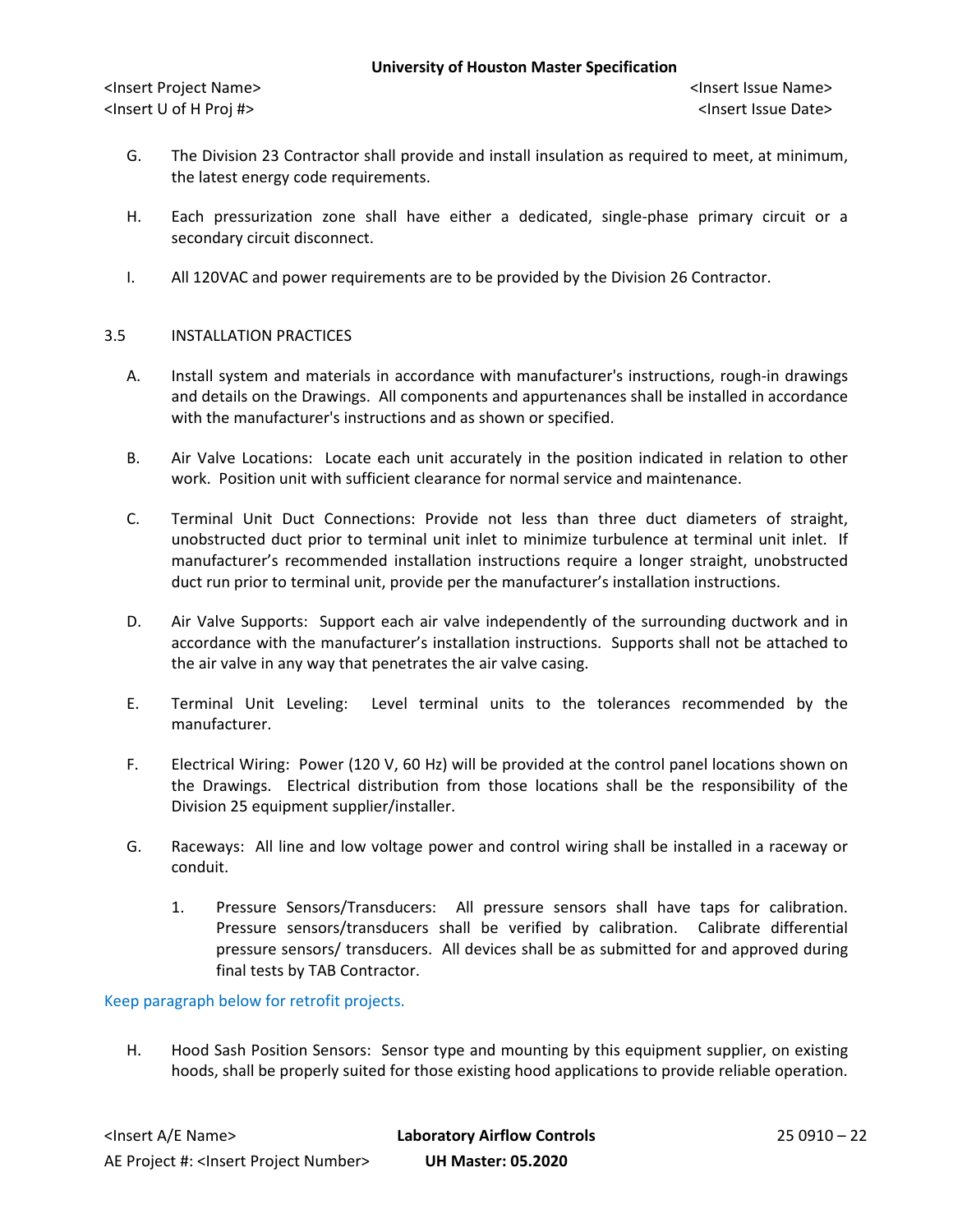- I. Electrical Wiring: Refer to the applicable Section of Division 26 for electrical wiring incidental to the temperature control system regardless of where shown on the Drawings.
- J. All conduit, wiring, accessories and wiring connections required for the installation of the LCS, as herein specified, shall be provided by the LCS Contractor unless specifically shown on the Drawings under Division 26. All wiring shall comply with the requirements of applicable portions of Division 26 and all local and national electric codes, unless specified otherwise in this Section.
- K. Provide firestopping for all penetrations used by dedicated LCS conduits and raceways. All other firestopping shall be by another trade.
- L. All wiring passing through penetrations, including walls, shall be in conduit or enclosed raceway.

# 3.6 SYSTEM START-UP AND COMMISSIONING

- A. General: System start-up shall be provided by a local factory-authorized representative of the LCS vendor. Start-up shall include calibrating the fume hood monitor and any combination sash sensing equipment as required. Start-up shall also provide electronic verification of airflow (fume hood exhaust, supply, make-up, general exhaust, or return), system programming and integration to BMS. Reliance upon factory start-up is not acceptable.
	- 1. Local factory authorized representative must be located within 100 miles of Project location.
- B. Adjustment: After completion of the installation, adjust control valves and similar equipment provided as work of this Section. Final adjustment shall be performed by specially trained personnel in the direct employ of the manufacturer of the primary temperature control system.
- C. Fully commission all aspects of the LCS work.
- D. The TAB Consultant shall be responsible for final verification and reporting of all airflows.
- E. Provide report detailing start-up and commissioning results.

# 3.7 LCS ACCEPTANCE PERIOD, WHOLE BUILDING TEST AND EXTENDED OPERATION TEST

A. Refer to Section 25 0800, "BMS Testing and Commissioning" for Acceptance Period, Whole Building Test and Extended Operation Test. LCS supplier, with the assistance of the BMS supplier, shall perform the specified tests on the LCS in addition to the BMS.

## 3.8 SYSTEM TRAINING

A. Manufacturer's representative shall provide a minimum of **[eight][sixteen]** hours of Owner training by factory trained and certified personnel. The training will provide an overview of the